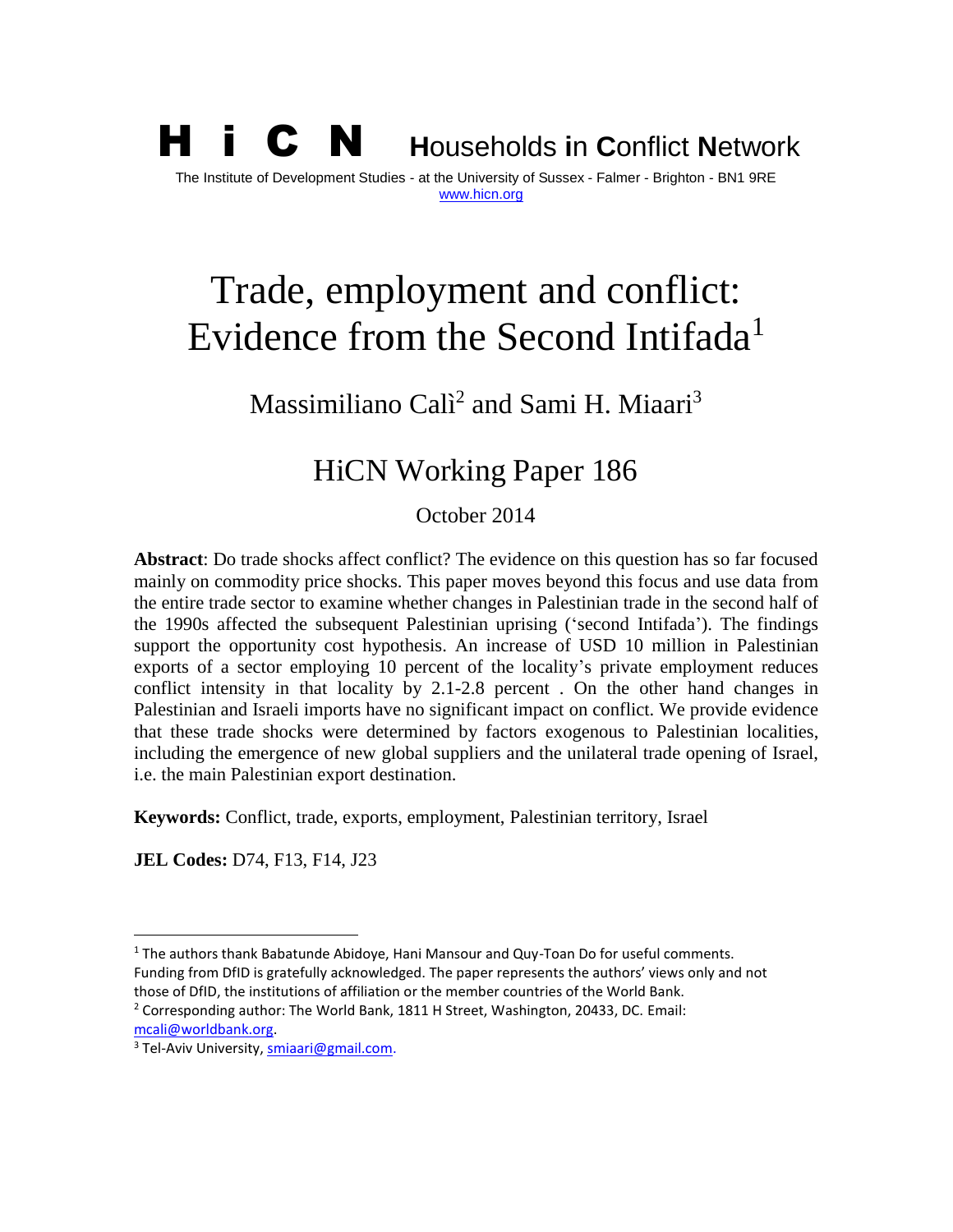#### **1. Introduction**

Trade is one of the main channels through which income shocks affect conflict in fragile countries. Increases in exports may raise the incomes for certain sections of the population, thereby raising their opportunity cost of engaging in political violence. Some recent evidence provides indirect support for this mechanism, finding that a rise in international prices of a commodity reduces the probability and intensity of civil conflicts in countries that export that commodity (Bruckner and Ciccone, 2010; Berman and Couttenier, 2014; Dube and Vargas, 2013). However, the robustness of the evidence in support of this mechanism is disputed (Bazzi and Blattman, 2014). This may be due to a number of issues impairing the empirical analysis. First the cross-country heterogeneity of the effects of income shocks on conflict is likely to be large. Second, it is difficult to properly isolate the opportunity cost from other channels that may be concomitantly at play as a result of trade shocks, especially when focusing on commodity exports. Indeed increases in the price of exported commodities may also raise the incentive to fight over the control of the exportables, especially if they are easily appropriable as in the case of extractive commodities (Dal Bó and Dal Bó, 2011).

This paper moves beyond the commodity prices analysis and considers how exogenous changes in the entire exports and imports baskets affect conflict. It does so by employing an empirical approach linking trade to local employment, which is novel in the conflict literature, and by implementing it using a rich set of data from the Israeli-Palestinian conflict. We consider to what extent changes in Palestinian trade – particularly exports – in the second half of the 1990s affected the intensity of the second Palestinian uprising (Second Intifada) between September 2000 and December 2004. In order to capture the local-level impact, for each Palestinian locality we weigh the pre-Infitada changes in Palestinian sectoral exports (and imports) by the sector's share in the locality's private employment in 1997. This weighting scheme allows us to construct measures of exposure to the trade changes via the employment channel. The focus on the latter provides a clean test of the opportunity cost hypothesis of conflict, i.e. that better employment opportunities linked to trade reduce the population's incentives to engage in political violence.

We argue that these trade changes are largely exogenous to local Palestinian conditions for two main reasons. First, we consider a large number of small localities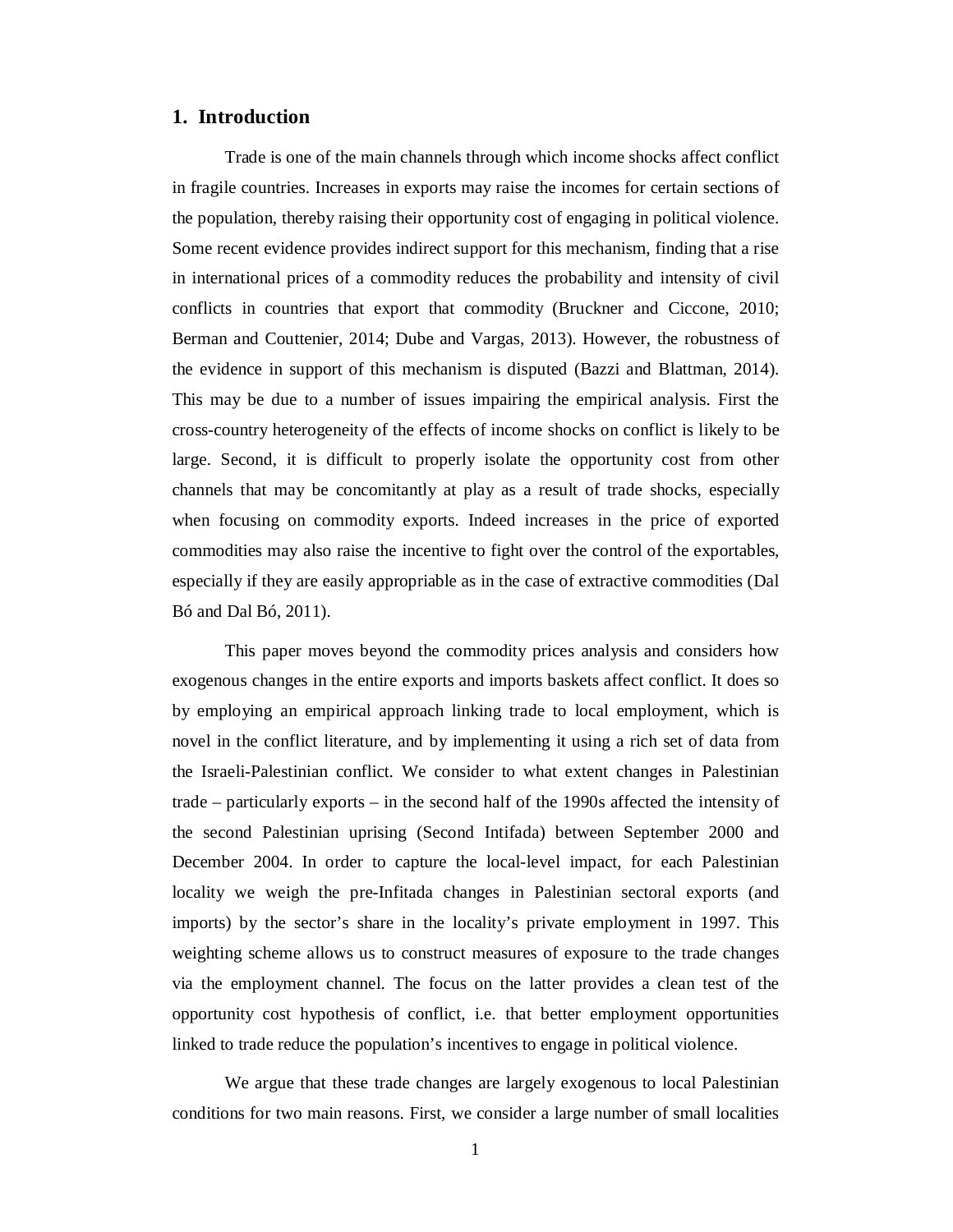(569), each of which should exert little influence on the overall Palestinian sectoral trade. Second, we argue that these changes in trade, and exports in particular, are mainly driven by two factors exogenous to the Palestinian economy. The first is the emergence of new global suppliers, chiefly China, competing in similar sectors (and markets) where Palestinian exports are concentrated. The second factor is the opening of Israel to imports from the rest of the world with a reduction of import tariffs consistent with the wave of global trade liberalization of the 1990s. This opening eroded the preferential access of Palestinian exports to the most important external market for Palestinian goods.

In line with the hypothesis of exogeneity of changes in exports we show that the results of the analysis are robust to instrumenting our measures of exposure to export changes with measures based on these external factors. The latter measures are constructed using the growth of Chinese sectoral exports to the world or the reduction in Israeli sectoral tariffs instead of the actual changes in Palestinian sectoral exports (and imports).

Our results indicate that an increase in Palestinian exports during the late 1990s is negatively associated with the intensity of the conflict during the Second Intifada, as measured by the total number of Palestinian fatalities caused by Israel in each locality. The results from our preferred specifications suggest that a \$10 million reduction in Palestinian exports in a sector employing 10% of private employees in a locality increases the subsequent number of fatalities in that locality by between 2.1 and 2.8 percent. This result is robust to the inclusion of a wide range of local-level socio-demographic and economic characteristics as well as measures of past conflict and labor market conditions. It is also robust to the inclusion of changes in Israeli imports from the rest of the world (excluding from Palestine) as well as changes in Palestinian imports. This finding appears to be particularly robust for the Palestinian exports to Israel while it is less robust for Palestinian exports to the rest of the world. That is not surprising given the dominance of Israel as a destination market for Palestinian exports. This conflict reducing effect of export surges is particularly significant in localities with a large share of refugees and with a high unemployment rate.

These results support the opportunity cost hypothesis: increases in Palestinian exports reduce the intensity and even the probability of the subsequent conflict by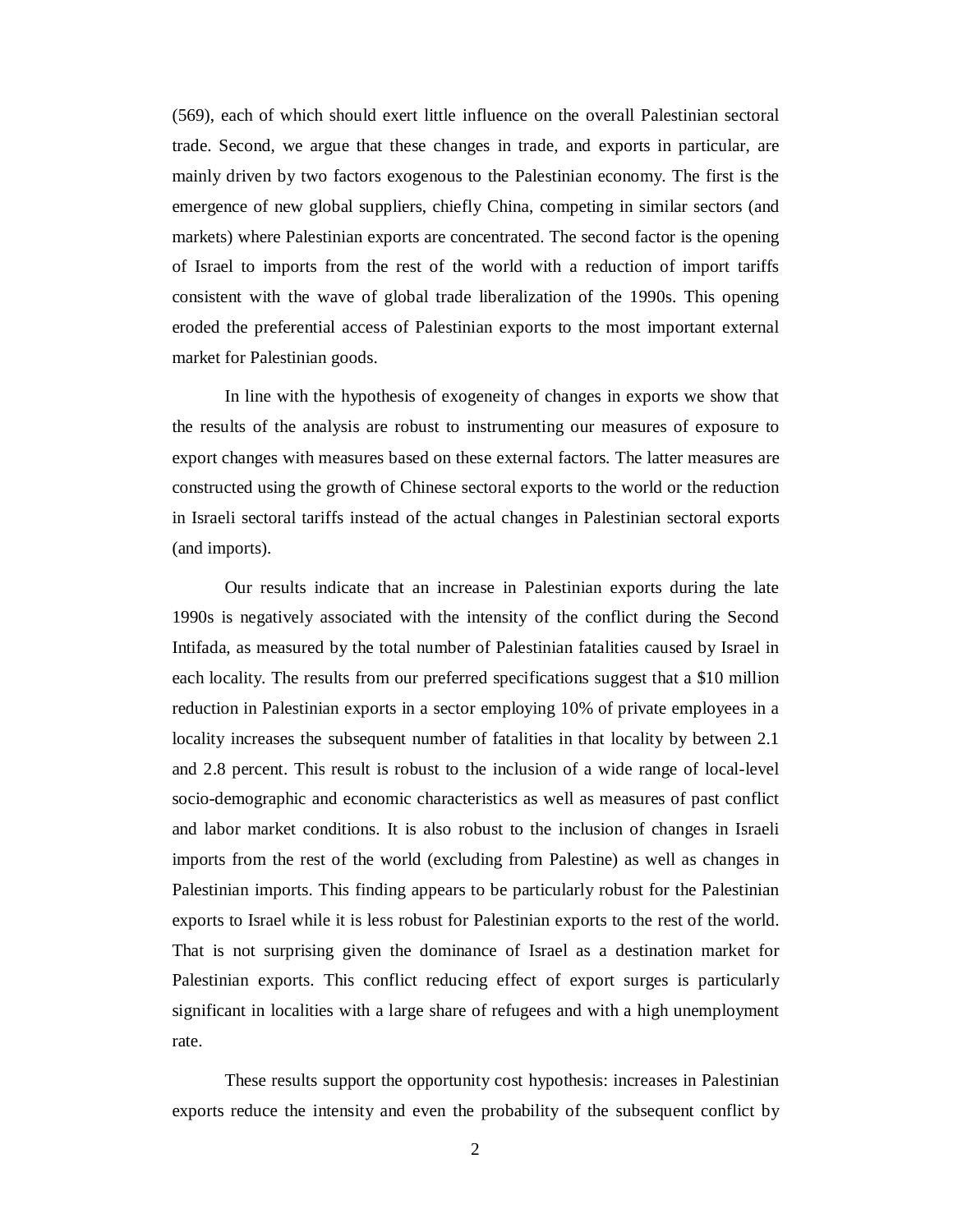increasing employment opportunities. On the other hand, our results also suggest that Palestinian imports (from anywhere) do not affect conflict intensity nor its probability.<sup>3</sup> This finding suggests that the eventual displacement effect of increased imports is not substantial and/or is compensated by the increased domestic demand which determined also the increase in imports. Similarly changes in Israeli imports from the rest of the world do not affect conflict intensity either once we control for the changes in Palestinian exports.

The paper is organized as follows: the next section places the study in the context of the literature; section 3 describes the evolution of the Palestinian trade and employment patterns before the second Intifada; sections 4 and 5 detail the data and the methodology; section 6 presents the results; and section 7 concludes.

# **2. Related Literature**

 $\overline{a}$ 

The paper is linked to the growing body of evidence on the impact of economic shocks, and trade in particular, on civil conflict. One of the main mechanisms that this literature has been testing comes from Beckers's (1968) seminal work on the economics of crime, according to which increases in citizens' incomes raise their opportunity cost of engaging in rebellion.<sup>4</sup> Earlier cross-country studies provided indirect support for this mechanism by showing a negative relation between income levels and shocks on one side and violence and war on the other (Miguel et al., 2004, Collier and Hoeffler, 2004). In a recent study, Dube and Vargas (2013) found that a large decrease in international coffee prices lowered wages in Colombian municipalities that specialize in the cultivation of coffee and increased the violence in them. However, the evidence from other studies using international commodity prices as a source of exogenous trade shock is more mixed.<sup>5</sup>

Moreover, changes in the prices of other commodities may have a different effect. For example, an increase in income due to an increase in the price of minerals

<sup>&</sup>lt;sup>3</sup> This result is robust also to excluding Palestinian imports from Israel (as much of Palestinian imports from the rest of the world is registered as Israeli imports).

<sup>&</sup>lt;sup>4</sup> When incomes and employment are higher, so is the expected income foregone due to allocating time to violence rather than to an economically productive activity.

 $<sup>5</sup>$  For example Bruckner and Ciccone (2010) and Berman and Couttenier (2012) find that positive price</sup> shocks reduce the probability and intensity of conflict; Bazzi and Blattman (2013) find that these shocks have no robust effect on conflict onset.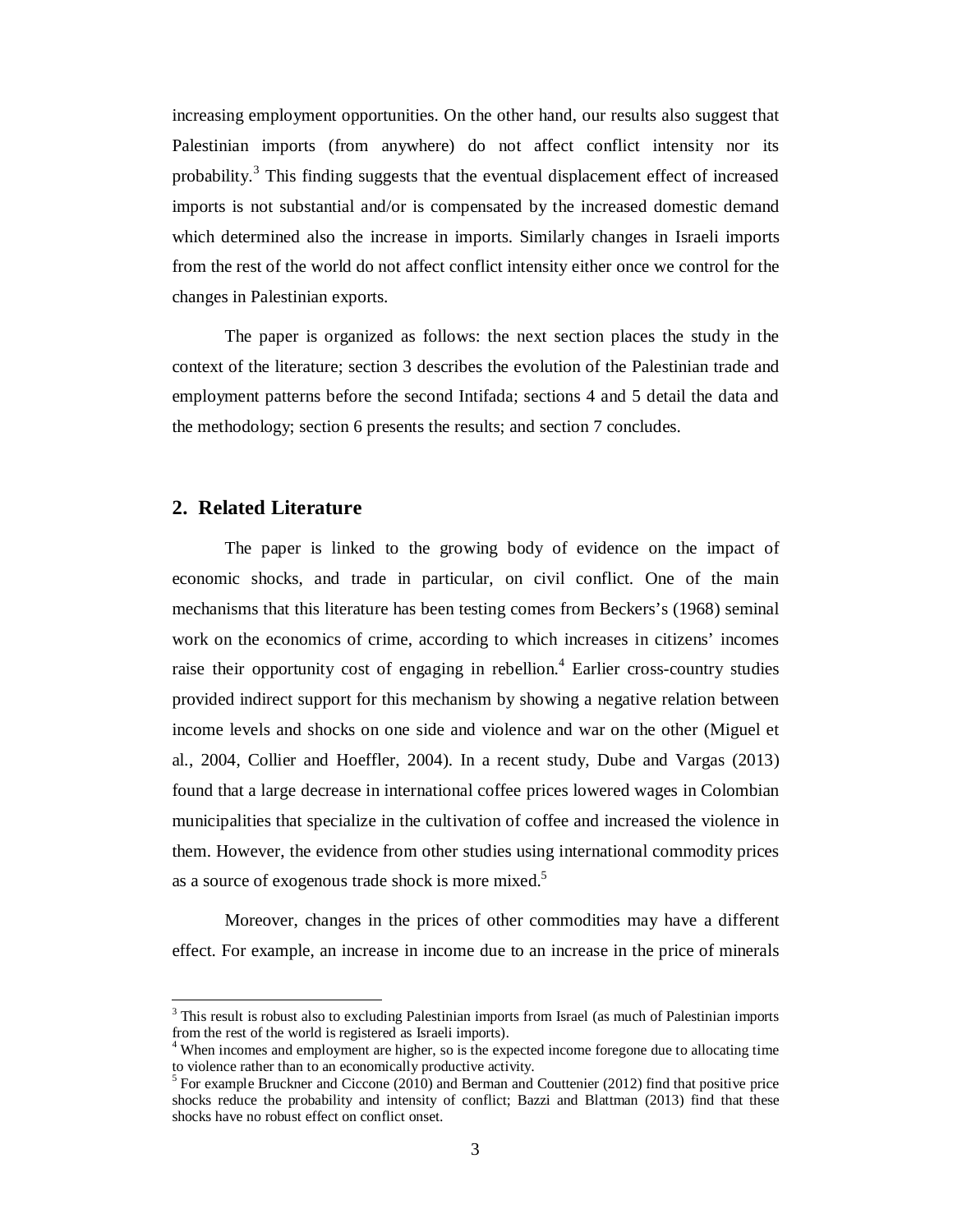or fuel can be appropriated by a group obtaining control of the source of income at the local or national level. In such instances, a positive trade shock could increase the 'prize' of the conflict, thus raising the incentive for fighting.<sup>6</sup> In fact, Dube and Vargas (2013) found that an increase in international oil prices increases the violence in Colombia's oil region. Finally, positive income shocks are also likely to increase the revenues for the state and thus its capacity to confront armed groups (i.e. the state capacity channel), leading to an eventual reduction in conflict (Besley and Persson, 2008). This is the same prediction of the opportunity cost channel, so the two are difficult to distinguish. $\frac{7}{2}$ 

Our focus on the Israeli-Palestinian conflict allows us to isolate the importance of the opportunity cost mechanism. Palestinian exports do not include goods that would raise the gains from appropriation, such as oil or minerals. Moreover, the Palestinian Authority's limited ability to tax private earnings should minimize its possibility to use increased exports to curb violence against Israel, or alternatively to use the funds to increase violence against Israel. An additional contribution of our analysis is that it focuses on the entire export basket of the country, not just on specific commodities. These exports also include agro-processing and manufactured goods, which account for a significant share of the exports of many conflict-prone countries (especially above the low income status). In this sense the paper is closer to the thin literature on the effects of trade policy shocks on conflict, whose findings support the idea that a positive trade shock reduces the probability of conflict (Bhavnani and Jha, 2011; Berman and Couttenier,  $2014$ ).<sup>8</sup> Relative to this literature, we argue that this paper is better suited to explicitly capture the opportunity cost mechanism of economic shocks by a carefully specified set of trade variables.

This paper is also related to the literature on the role of economic factors on violence in the Israeli-Palestinian conflict. The results from previous studies are

 $\ddot{\phantom{a}}$ 

<sup>&</sup>lt;sup>6</sup> This type of 'prize' (called also 'rapacity') mechanism is part of the explanation for the eruption and/or the escalation of violence in many modern conflicts, such as in the Democratic Republic of Congo (Maystadt et al., 2014), in Colombia (Dube and Vargas, 2013; Angrist and Kugler, 2008) and in Africa (Buhaug and Rod, 2006).

<sup>7</sup> In fact Bazzi and Blattman (2014) argue that their results are more consistent with the idea that increased commodity revenues augment state capacity, rather than with the opportunity cost argument. <sup>8</sup> Bhavnani and Jha (2011) find that residents of districts in British India that were negatively affected by Britain's trade policy favoring British manufactures over Indian producers were more likely to engage in violent insurrection in the Quit India rebellion of 1942. Berman and Couttenier (2014) show that enhanced preferential access to the US market through the Africa Growth and Opportunity Act (AGOA) reduced conflict, especially in those countries with a high share of exports in products eligible under AGOA.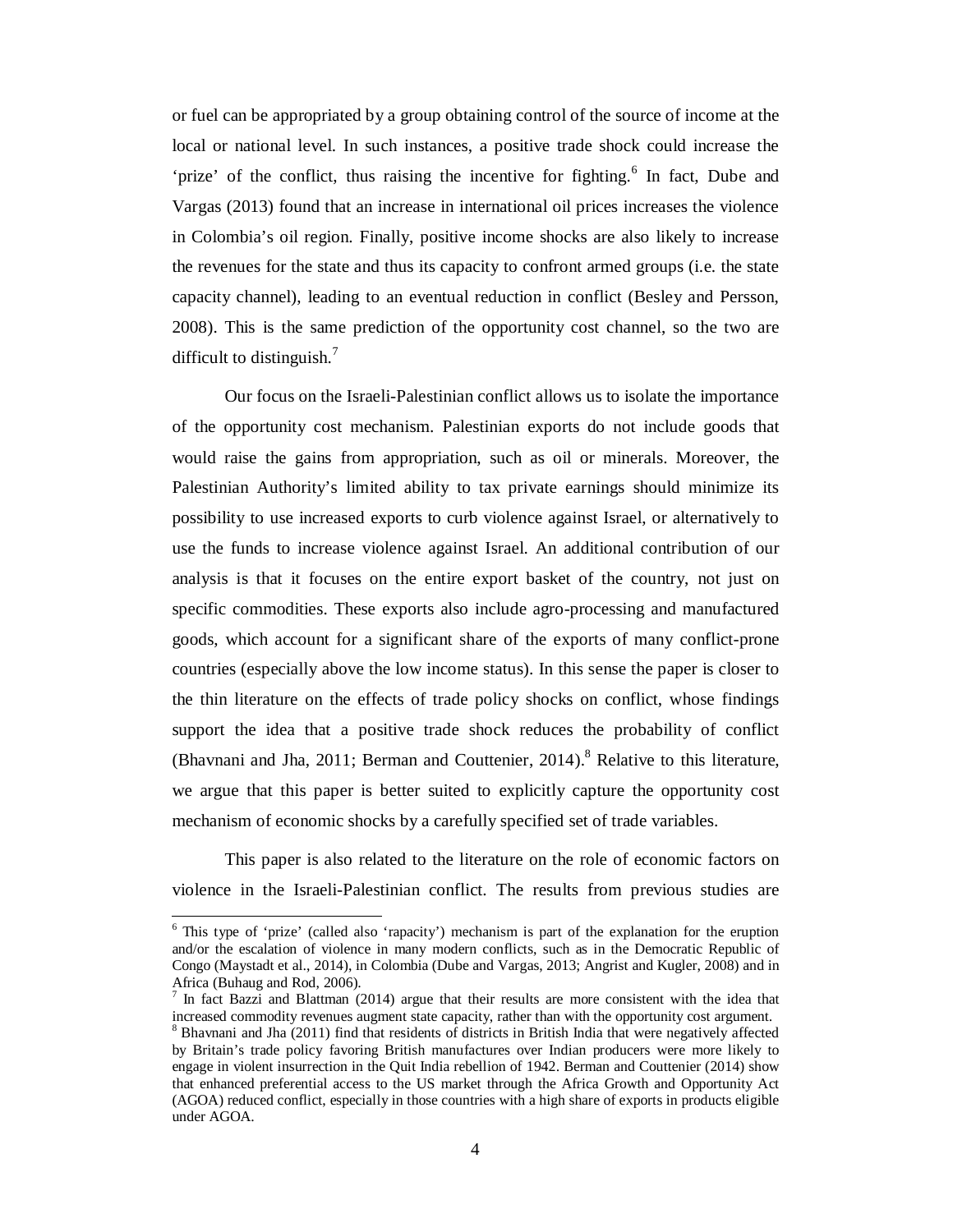mixed. Berrebi (2007) shows that an individual with higher education and standard of living is more likely to become a suicide bomber, while Sayre (2009) and Saleh (2009) using district-level data find the opposite relationship. In addition, Calì et al. (2013) find no support for the opportunity cost mechanism by relating districts' public sector employment and Palestinian fatalities in the Palestinian Territory (PT) during and after the second Intifada. One interpretation of the findings is that the opportunity cost of engaging in political violence does not apply to public sector employees, as they do not face a high cost from shirking.

In a related study, Miaari et al. (2014) find a positive association between adverse employment shocks and Palestinian fatalities during the second Intifada. Their results suggest that a large unemployment shock - i.e. Israel's abrupt imposition of severe restrictions on the employment of Palestinians within its borders at the outbreak of the second Intifada - increased violence in the West Bank.<sup>9</sup> The identification strategy hinges on the assumption that the large variation in the pre-Intifada employment rates in Israel across West Bank localities was unrelated to prior levels of involvement in the conflict. These results may provide some prima facie support for the opportunity cost mechanism for private employees. Our analysis will take this channel into account by including the localities' share of employment in Israel.

From a methodological perspective, the paper is related to the strand of literature identifying the impact of trade shocks on welfare and labour outcomes at the sub-national level. A few studies have used the geographic location of regions within developing countries to study the impact of trade liberalization on local labour markets (e.g. Chiquiar, 2008 and Calì, 2014). In-line with our strategy, others have linked the employment composition of sub-national units to trade changes at the industry level. That is the case in Topalova (2010), who looks at the impact of trade liberalization on poverty across Indian districts. Autor et al. (2012) explore a similar shock to the one we consider here, i.e. the rising import competition from China on local US labour markets. To the best of our knowledge this is the first study that uses this type of approach to look at the relation between trade shocks and conflict.

 $\overline{a}$ <sup>9</sup> The authors find that localities which were relatively more dependent on employment in Israel experienced relatively more fatalities after the restrictions were imposed.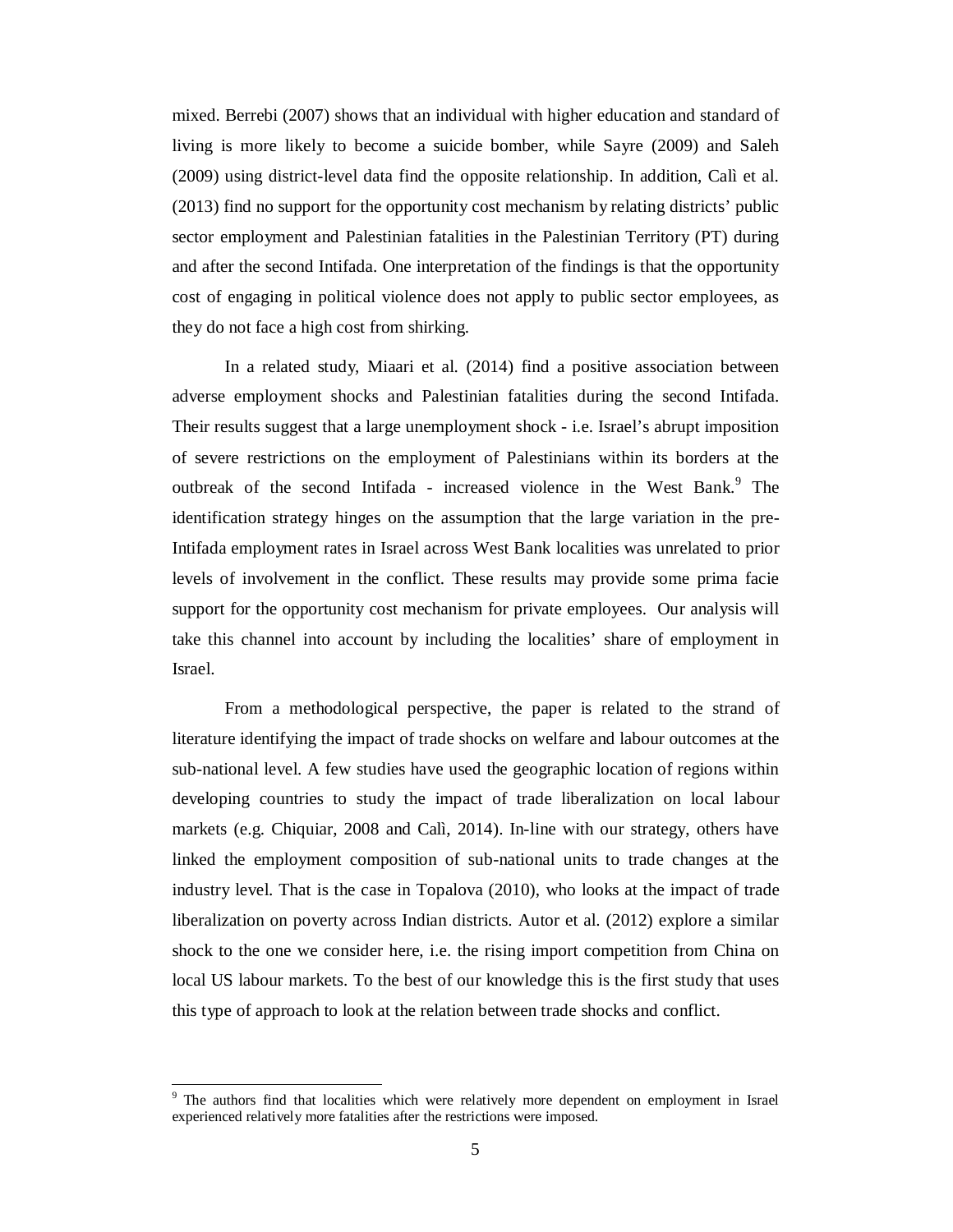#### **3. Trade patterns prior to the second Intifada**

Palestinian tradable production is heavily dependent on Israel, as almost 90% of Palestinian merchandise exports is destined for Israel.<sup>10</sup> Palestinian external trade is de facto regulated by Israel. Following the Oslo accords in 1993, the PT and Israel have become part of a de facto custom union with a common external tariff decided by Israel, which during the 1990s controlled all the borders of the custom union, with no tariffs or quotas imposed between Israel and the PT.<sup>11</sup> While the PT can de jure have its own trade policy, e.g. it can sign trade agreements with third parties, de facto this is not the case. Any imports bounded to the PT have to enter the union via an international border controlled by Israel, which automatically charges the Israeli import tariff for goods from the specific country of origin.

Israeli control of the international borders implies that Palestinian exporters and importers have an incentive to use Israeli intermediaries to clear imports and exports. Israeli intermediaries reduce the cost and time of trading relative to those faced by Palestinian traders. According to a report by the World Bank (2010), Palestinian imports and exports are subject to twice the costs of Israeli imports and exports using the same port facilities in Israel. Importing procedures take on average as much as four times longer for Palestinians than for Israelis (40 days vs. 10 days). The incentive for Palestinians to use Israeli traders is reflected in the data. The Bank of Israel (2010) estimated that 58% of the Palestinian imports from Israel in 2008 were through trading companies (most of which was re-export).

The custom union generated preferential access of Palestinian and Israeli goods in the respective markets. As Israel controls the international borders, de facto it establishes unilaterally the trading rules of the union. The opening up of the Israeli import regime in the 1990s eroded the preferential access of Palestinian goods in their dominant export market and imports from the rest of the world have progressively replaced those from the PT, especially in the main labor-intensive sectors.

Partly as a consequence of this shift, manufacturing production in the PT

 $\overline{a}$ 

<sup>&</sup>lt;sup>10</sup> Part of this export in the 1990s was due to Israeli firms using Palestinian firms as subcontractors in a number of sectors, such as textile, garments and furniture.

 $11$  Since the withdrawal of Israel from Gaza in 2005, the border between Gaza and Egypt is no more controlled by Israel although the blockade of Gaza effectively implies no formal trade between Gaza and Egypt.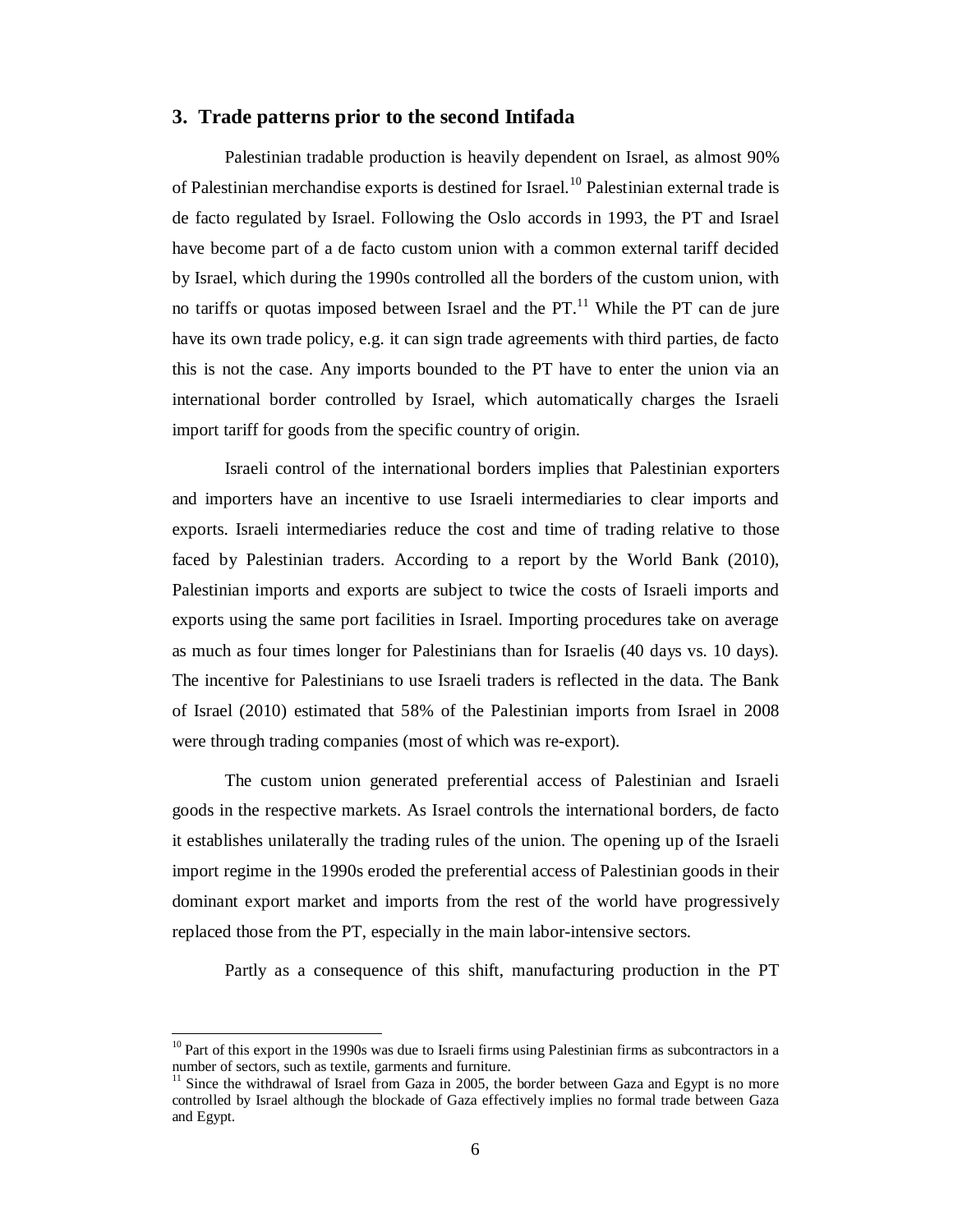declined in real terms by almost  $20%$  between 1994 and  $2009<sup>12</sup>$  Palestinian merchandise exports slowed in nominal terms prior to the second Intifada (figure 1). These exports follow closely exports to Israel, which account for more than 90% of total Palestinian exports, confirming the key importance of the Israeli market for Palestinian tradable production. This dominance is partly due to the fact that much of the Palestinian exports to the world transit through Israel, as mentioned above. The small increase in nominal exports translated into a decline in exports as a share of GDP from over 10% in 1996 to less than 9% in 1999.<sup>13</sup> Palestinian exports also declined slightly in constant prices during the same period. To put these changes in perspective, figure A1 in the Appendix compares the distribution of percentage changes in Palestinian exports with those in Israeli imports (from the rest of the world) over the same period. This comparison confirms that Palestinian exports generally performed worse than Israeli imports.



 *Source: Authors' elaboration on data from the Palestinian Central Bureau of Statistics*

These changes in Palestinian trade mask a large variation across sectors. Figure 2 shows the distribution of changes in Palestinian exports across SITC 5-digit sectors.<sup>14</sup> While the shape of the distribution suggests more sectors with negative than positive changes, the variation is large. This is confirmed by looking at the six best

 $\overline{1}$ 

 $12$  Authors' calculations based on PCBS' National Accounts.

<sup>&</sup>lt;sup>13</sup> Authors' calculations based on PCBS' trade data and National Accounts.

 $14$  The distribution is obtained through a kernel density function (with 1.5 bandwidth).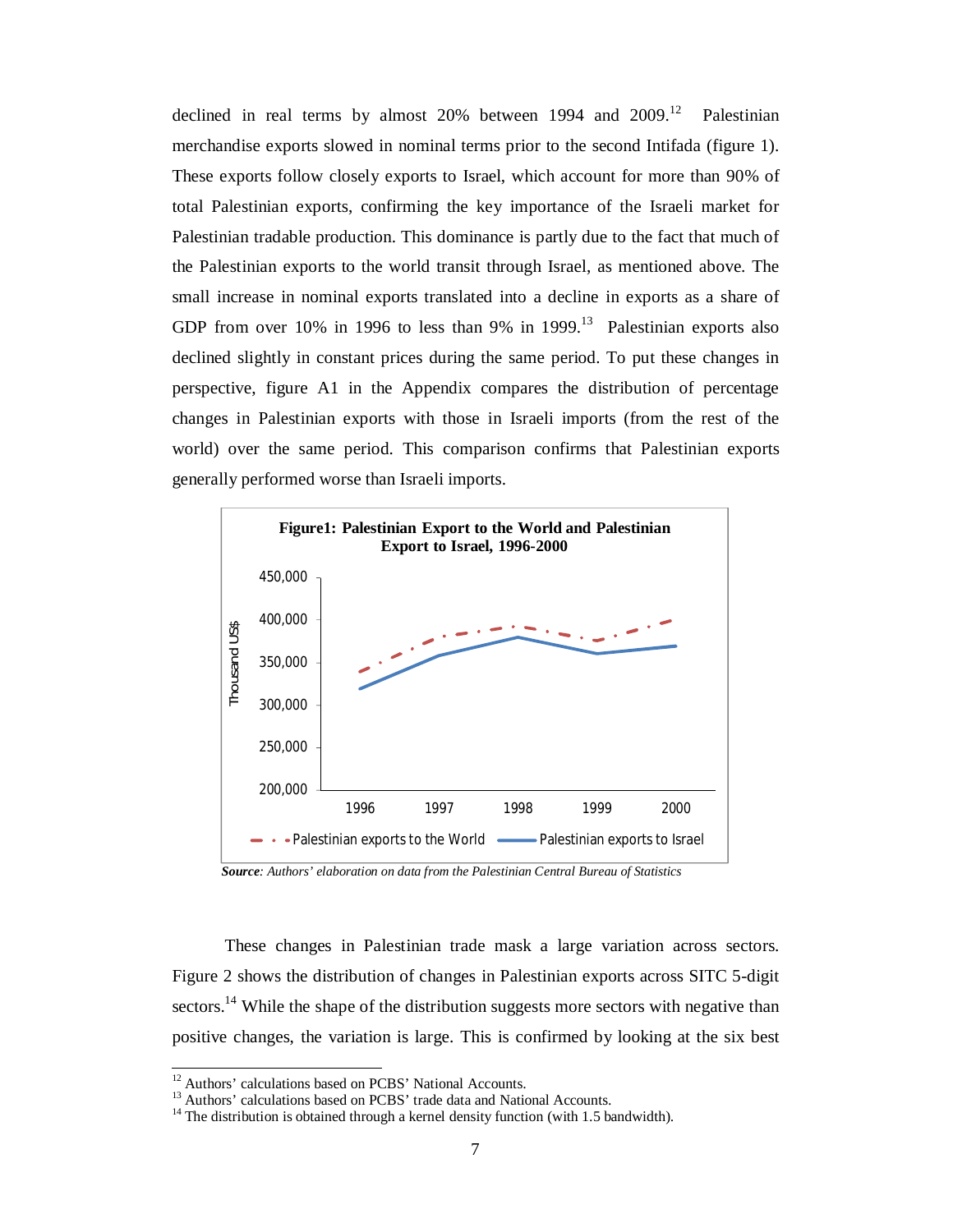and worst performing export sectors during the period (Figure 3). The former include, among others, cucumber and marble and alabaster, exports of which increased by more than \$6 million each. At the same time, the building stone sector exhibited a drop of \$8 million. These patterns should translate into employment effects at the local level, depending on where these goods are produced and their degree of labor intensity. In the empirical section, we propose measures to capture the impact of this large variation in performance across sectors on the intensity and incidence of the second Intifada at the local level.

**Figure 2: Distribution of changes in Palestinian exports (1996-99), USD '000**



*Note: Sectors are recorded at the 5-digit SITC level; Source: PCBS.* 





*Note: Sectors are recorded at the 5-digit SITC level; Source: PCBS*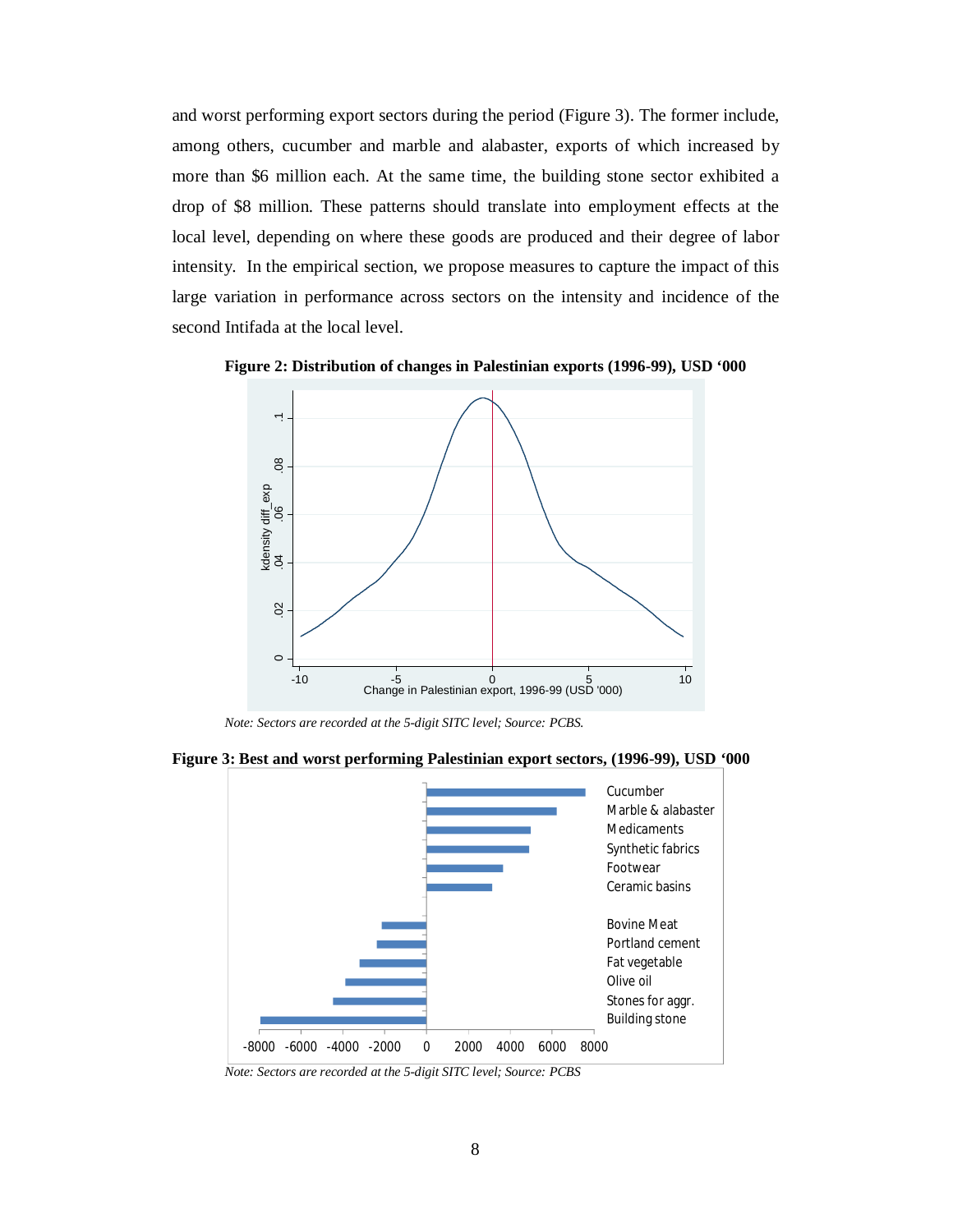# **4. Data**

The data in this study are taken from various Palestinian and Israeli sources that include information on the Palestinian labour market, on economic and sociodemographic characteristics of Palestinian localities, on Palestinians fatalities from the conflict, and on Palestinian and Israeli trade. These data were aggregated to the level of the locality, which serves as the unit of analysis and represents the smallest spatial unit for which economic data is available in the West Bank and Gaza. Our sample consists of 532 localities in the West Bank, and 37 localities in the Gaza Strip (see Table 1).

|                                                            |                                                        | Obs. | Mean     | <b>SD</b>      | Min              | Max          |
|------------------------------------------------------------|--------------------------------------------------------|------|----------|----------------|------------------|--------------|
|                                                            |                                                        |      |          |                |                  |              |
| Palestinian fatalities                                     |                                                        | 569  | 4.33     | 21.84          | $\mathbf{0}$     | 331          |
| Localities with at least one fatality                      | 569                                                    | 0.35 | 0.48     | $\overline{0}$ | 1                |              |
| $\Delta$ Palestinian exports <sub>96-99</sub>              |                                                        | 569  | 3.53     | 4.36           | $-6.21$          | 13.48        |
| $\triangle$ Palestinian exports to Israel <sub>96-99</sub> |                                                        | 569  | 4.53     | 5.48           | $-5.2$           | 17.16        |
| $\Delta$ Israeli imports from RoW <sub>96-99</sub>         |                                                        | 569  | $-11.73$ | 32.78          | $-144$           | 120.12       |
| $\triangle$ Palestinian imports <sub>96-99</sub>           |                                                        | 569  | 25.33    | 17.61          | $-4.87$          | 95.18        |
| $\triangle$ Palestinian exports to RoW <sub>96-99</sub>    |                                                        | 569  | $-1.00$  | 1.31           | $-5.29$          | 2.42         |
|                                                            | <b>Total Population</b>                                | 569  | 4542     | 18499          | $\overline{4}$   | 353113       |
|                                                            | Share of males in the population                       | 569  | 0.51     | 0.03           | 0.385            | 1            |
| Socioeconomic<br>Characteristics in<br>1997 in locality    | Share of population between the ages<br>15-40          | 569  | 0.39     | 0.04           | 0.273            | 0.727        |
|                                                            | Share of population with up to<br>elementary education | 569  | 0.61     | 0.12           | 0.25             | 0.973        |
|                                                            | Share of refugees in the population                    | 569  | 0.28     | 0.32           | $\theta$         | $\mathbf{1}$ |
|                                                            | Share of households with more than 8<br>persons        | 569  | 0.34     | 0.11           | $\overline{0}$   | 1            |
|                                                            | Share of married in the population                     | 569  | 0.33     | 0.03           | 0.174            | 0.438        |
| Localities in Gaza Strip                                   |                                                        | 569  | 0.07     | 0.25           | $\boldsymbol{0}$ | 1            |
| Pre-Intifada Fatalities                                    |                                                        | 569  | 0.25     | 1.44           | $\theta$         | 20           |
| Localities in Jerusalem                                    |                                                        | 569  | 0.05     | 0.22           | $\boldsymbol{0}$ | 1            |
|                                                            | Water                                                  | 569  | 0.69     | 0.46           | $\theta$         | 1            |
| Availability of                                            | Electricity                                            | 569  | 0.84     | 0.37           | $\theta$         | 1            |
| public utilities in<br>1997 in locality                    | Sewage                                                 | 569  | 0.11     | 0.31           | $\boldsymbol{0}$ | 1            |
|                                                            | Telephone (landline)                                   | 569  | 0.63     | 0.48           | $\boldsymbol{0}$ | 1            |
| Share of employment in Israel in 1999                      |                                                        | 222  | 10.63    | 6.91           | $\theta$         | 36.186       |
|                                                            | Urban                                                  | 222  | 0.23     | 0.42           | $\overline{0}$   | 1            |
| Locality type                                              | Refugee Camp                                           | 222  | 0.10     | 0.30           | $\overline{0}$   | 1            |
| Average wage of employees in Israel in 1999                |                                                        | 212  | 100.96   | 16.08          | 52.03            | 150.160      |
|                                                            | Share of public sector employment in 1999              | 222  | 5.65     | 3.87           | $\mathbf{0}$     | 18.947       |
|                                                            | Average wage of public sector employees in 1999        | 209  | 59.57    | 35.03          | 30.66            | 538.280      |
|                                                            | Share of private sector employment in 1999             | 222  | 9.75     | 6.81           | 0.53             | 41.523       |
|                                                            | Average wage of private sector employees in 1999       |      | 61.92    | 17.35          | 16.62            | 150.135      |

**Table 1: Summary Statistics for key variables**

*Notes: See Table 1A for variables' description; source: Authors' elaboration using different data set; see text for details.*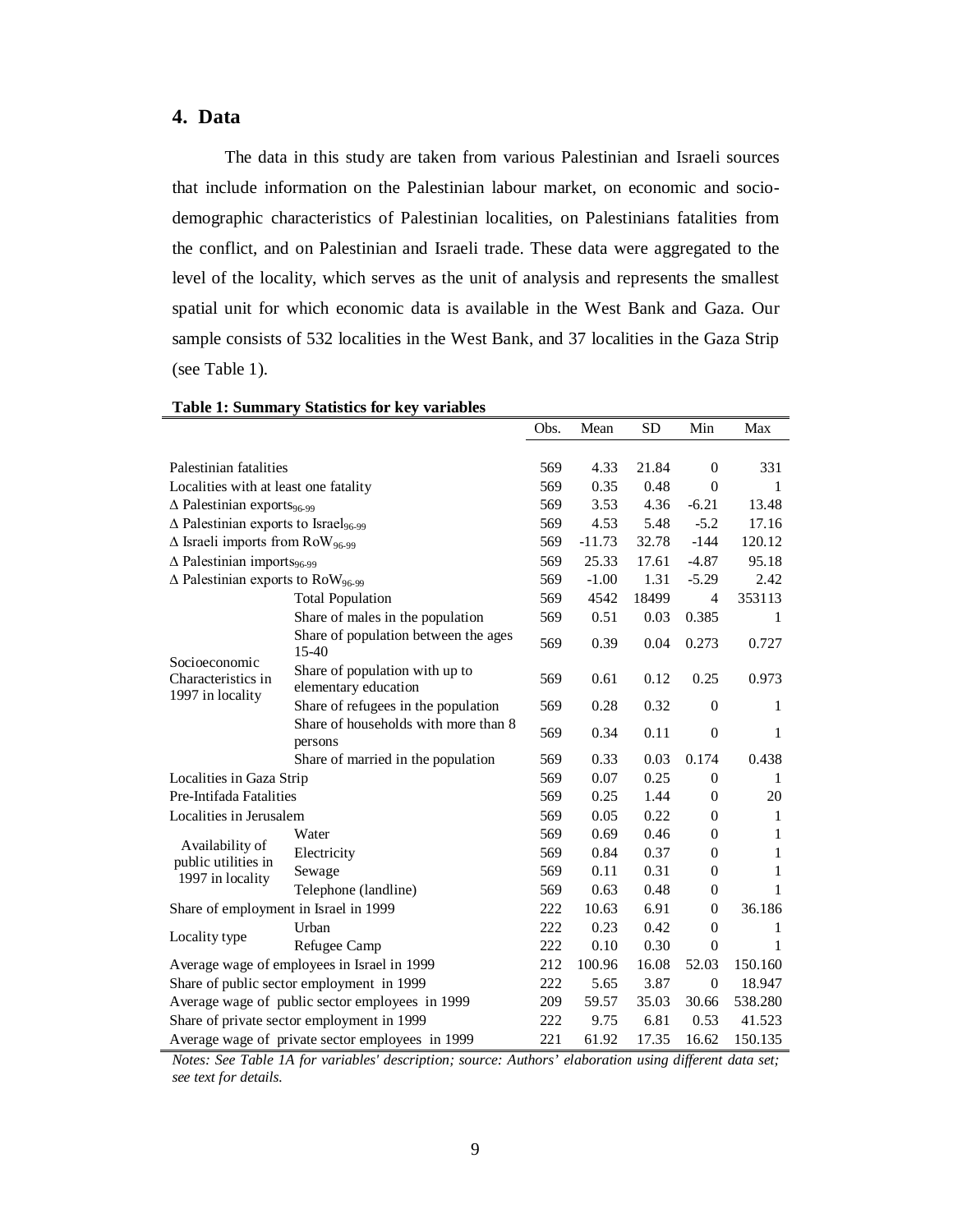Data on the number of Palestinians fatalities from politically-motivated violence (Palestinians killed by Israelis) during the Second Intifada (September 2000- December 2004) in each locality are taken from B'Tselem - the Israeli Information Center for Human Rights in the Occupied Territories.<sup>15</sup> B'Tselem publishes detailed data records which include every Israeli and Palestinian fatality during the Second Intifada. As in previous studies (Miaari et al., 2014; Cali and Miaari, 2013), the number of Palestinian fatalities killed by Israeli forces is the main measure of conflict intensity across the Occupied Palestinian Territories. This is a suitable measure as most of these fatalities were the result of political demonstrations suppressed by the Israeli army or direct confrontation between the Israeli army and Palestinian armed factions. The evolution of Palestinian fatalities, depicted in figure 4, shows that violence in the West Bank peaked in 2002 and declined through 2003 and 2004, when the second Intifada finally drew to a close. This period was followed by periods of relatively low intensity conflict. In Gaza, after the drop in 2003, violence picked up again in 2004 and lasted until the first half of 2005. During the respective sample periods, 1,278 Palestinian fatalities were recorded in the West Bank. In Gaza, 1,702 Palestinian fatalities were recorded (see Figure 4).



*Source: B'tselem*

 $\overline{a}$ <sup>15</sup> Available at: <u>http://www.btselem.org</u>.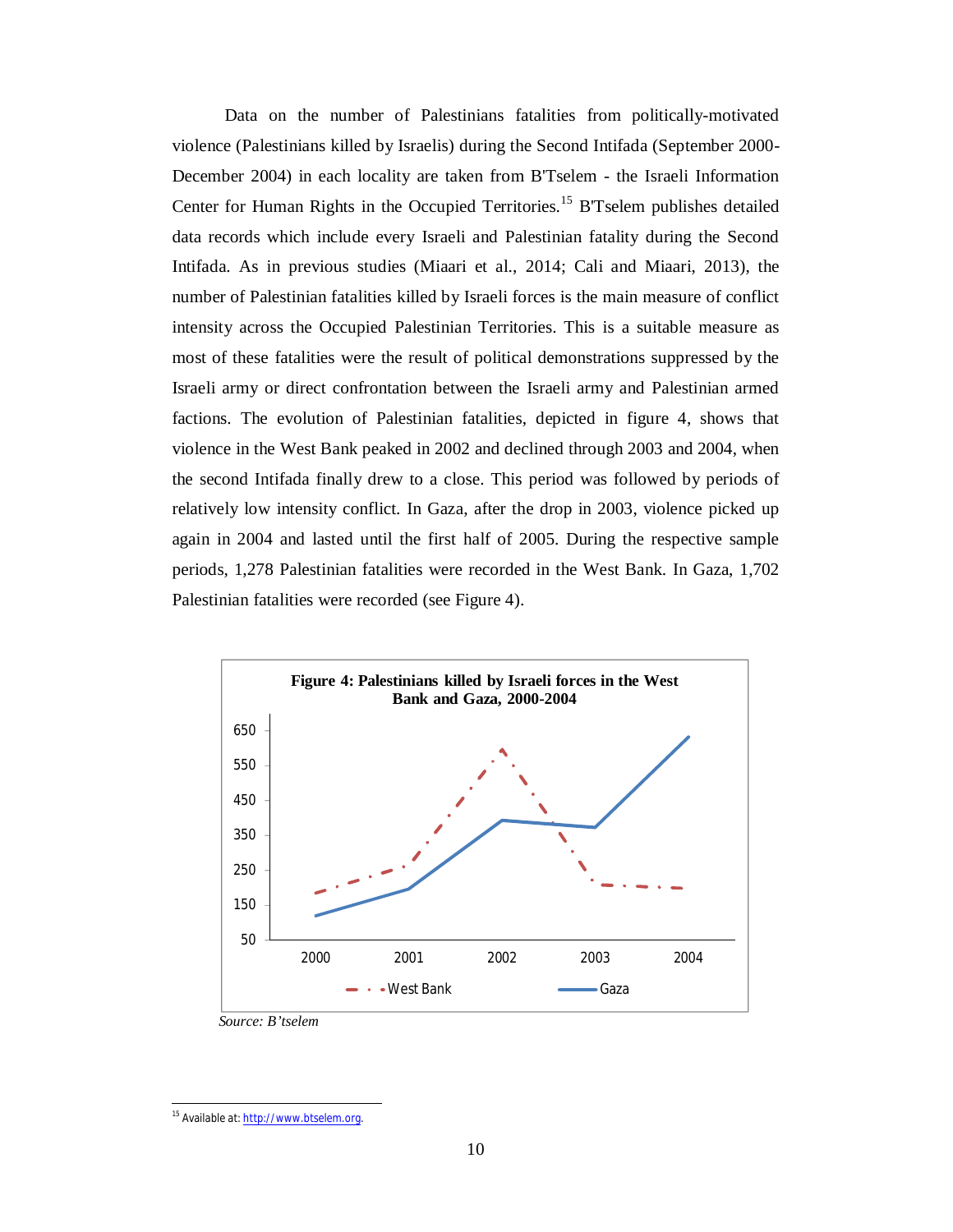We are also able to identify those Palestinian fatalities which occurred as a result of political demonstrations or confrontation with the Israeli army by examining the description of each fatality provided by B'tselem. As this description is not available for all fatalities, this sub-set of fatalities is incomplete so in the subsequent analysis we use it only for robustness purposes.

Locality-level data on Palestinian sectoral employment as well as on sociodemographic characteristics come from the 1997 Palestinian population census carried out by the Palestinian Central Bureau of Statistics (PCBS). The Palestinian census data includes information about various localities' characteristics, such as total population, share of males in the population, share of population between the ages 15- 40, share of population with up to elementary education, share of refugees in the population, share of households with more than 8 persons, share of people married in the population, as well as availability of public utilities. Importantly for our purposes the Census also records data on the employment of the population for all private establishments in the PT at the 2-digit ISIC level.

As explained below, we match this distribution of employment at the locality level with Palestinian and Israeli trade data at the 5-digit SITC level (revision 3) in order to compute the measure of exposure to the trade shocks. Palestinian annual import and export data are taken from the Palestinian Central Bureau of Statistics. Israeli import and export data (at the 5-digit SITC level) come from the COMTRADE dataset in WITS.<sup>16</sup> We also use world and Chinese exports data from the same source.

Other labor market variables were constructed from two sources. Administrative data on all Palestinians employed in Israel with a permit in 1999 come from the Israeli Ministry of Industry Trade and Labor, which is in charge of issuing the permits. In addition we gathered further labor data, including information on Palestinian private, public and employment in Israel from the Palestinian Labor Force Survey (PLFS). This survey has been administered every quarter since 1995 to a nationally representative sample of households. We restrict the sample from the PLFS to individuals in the labor force between the ages of 15 and above and surveyed during at least one of the four quarters in 1999. As the survey is not stratified at the locality level, we exclude localities in which less than 30 individuals were

 $\overline{a}$ 

<sup>&</sup>lt;sup>16</sup> This is available at **http://wits.worldbank.org/wits/**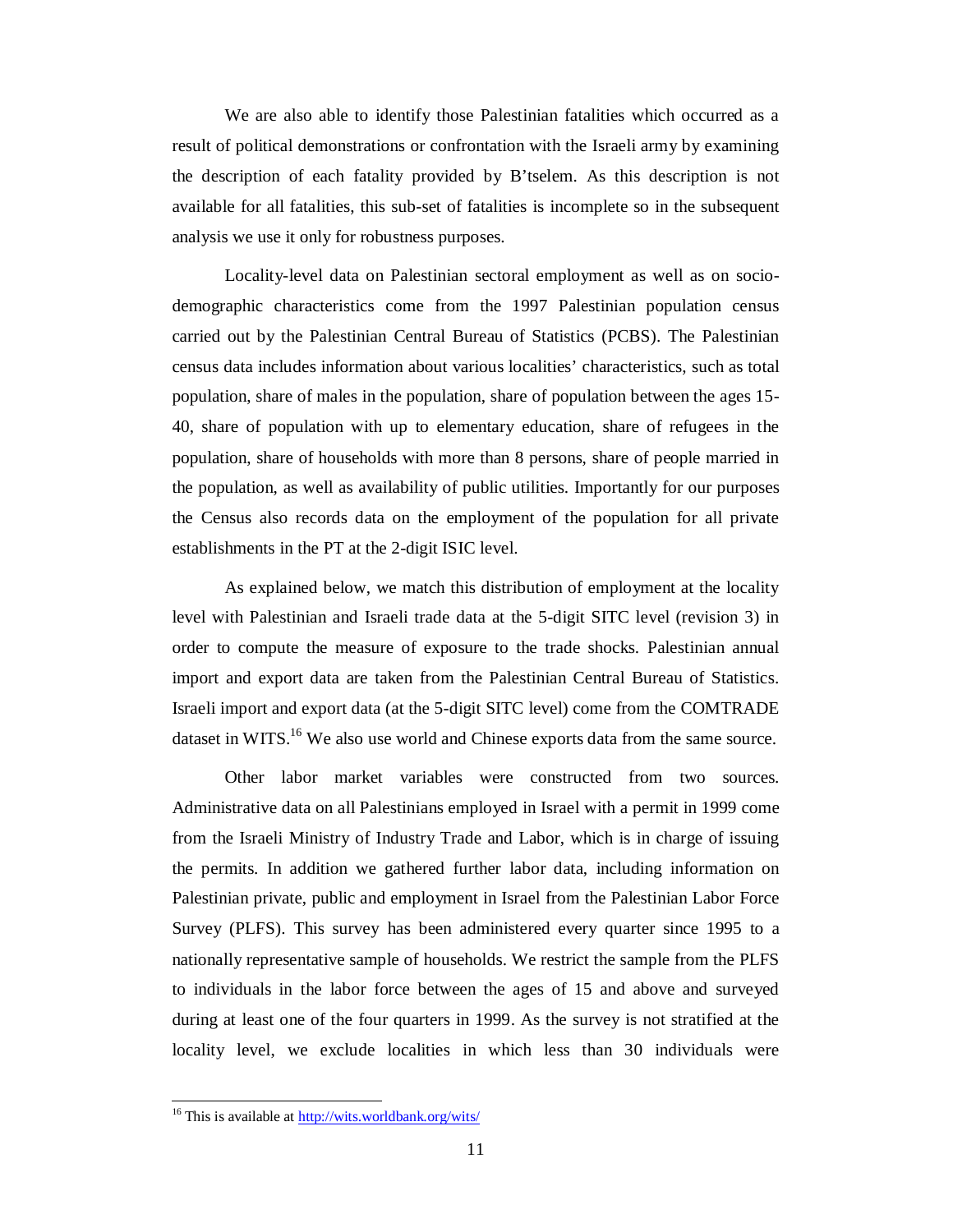interviewed in each round in 1999.<sup>17</sup>

Summary statistics for the key variables at the district level are provided in Table 1.

### **5. Empirical strategy**

The identification strategy relies on the variation in the economic conditions of Palestinian localities associated with changes in trading patterns of the PT in the second half of the 1990s. There are three elements in the empirical analysis which ensure a clean identification of the trade shocks on conflict. First, there was a substantial variation across Palestinian localities in the pre-Intifada employment's dependence on tradable sectors. Second, this variation is arguably exogenous to the propensity of the locality's residents to be involved in the conflict with Israel. Third, the factors responsible for the changes in Palestinian trade, including the competition from emerging suppliers and Israeli trade policy, are largely exogenous to the locality-level conflict.

Specifically, we estimate the following equation using a Negative Binomial regression, which is an appropriate method for analyzing count data characterized by many zeros and by over-dispersion (Long and Frees, 2006):

$$
(1) \tF_{lr} = \gamma_r + \beta_1 \Delta EXP_l + BX_l + \varepsilon_l,
$$

where  $F$  is the number of fatalities in each locality  $l$  in region  $r$  during the period of September 2000 and December 2004. The change in Palestinian exports in each locality,  $\Delta exp_i$ , is calculated as the sum of the change in exports in each sector *s* during the 1996-1999 period weighted by the share of employment in that sector in the locality's total private employment in  $1997$ :<sup>18</sup>

$$
(2) \qquad \Delta EXP_l = \sum_{s=1}^N \left( \Delta exp_s \times \frac{emp_{ls}^{1997}}{emp_l^{1997}} \right)
$$

 $\overline{a}$ 

This measure of exposure to the export changes is close in spirit to Topalova (2010)

 $17$  Given this narrow geographical definition, many localities do not meet this criterion, leaving us with 241 localities. We drop 42 additional localities for which key variables in the analysis are missing.

<sup>&</sup>lt;sup>18</sup> Note that all the results are robust to computing the changes over the 1997-1999 period or the 1996-2000 period (results available upon request).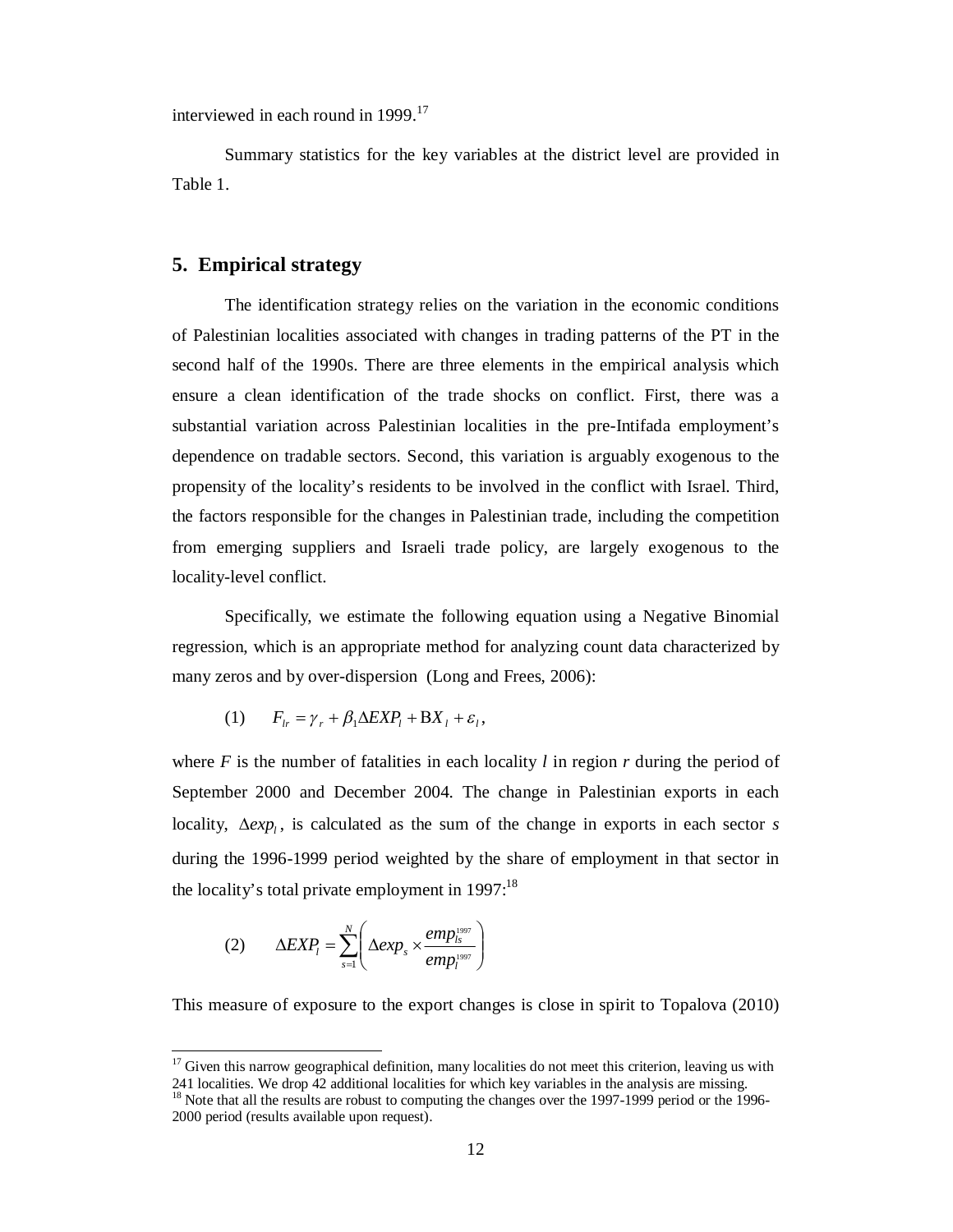and should capture the effect of exports on conflict via employment. Thus it should provide for a direct test of the opportunity cost hypothesis. An appealing feature of this measure for our identification is that it should be exogenous to changes in local conditions related to conflict. That is the case as the distribution of employment across sectors in each locality is measured at the beginning of the period thus it should not be affected by the eruption of the local-level conflict after three years. In addition, given the large number of localities, each of them should not exert an important influence over *∆exps*, which is the aggregation over all Palestinian localities. We provide below evidence in support of this exogeneity hypothesis by showing that the *∆EXP* coefficient is not affected when instrumenting *∆EXP* through measures using plausibly exogenous sources of export changes.

The specification (1) includes also region effects (where the regions are Gaza Strip, Jerusalem and the West Bank) as well as the vector X, which contains a host of socio-demographic variables at the locality level that might affect the distribution of employment across sectors and the level of conflict. These variables refer to 1997 and include the total population, share of males in the population, share of the population aged 15-40, share of population with elementary education or below, share of households with more than 8 members, and the share of married individuals. We also control for other factors that may foster Palestinian grievances. First we include controls for the availability of public utilities such as water, electricity, sewage, and landline telephones. Second, we control for the unemployment rate in 1997 (computed from the Census). Third, we also control for the number of permits to work in Israel in 1999, which Miaari et al. (2014) show to be associated with the subsequent violence. Finally, to control for the cyclicality of the conflict, the vector *X* includes also the number of Palestinian fatalities in each locality between January 1995 and August 2000. The error term is  $\varepsilon$  and standard errors are robust.

In some specifications, we also account for other local labor market characteristics that might be correlated with changes in exports as well as violence. These controls include the locality-wise distribution of Palestinian workers across the main types of employment (i.e. private and public sector and Israel), their relative wages in 1999 (i.e. the first year these data are available from the PLFS) and the distribution across location types, i.e. urban, rural or refugee camp.

In some specifications, we split the change in total Palestinian exports into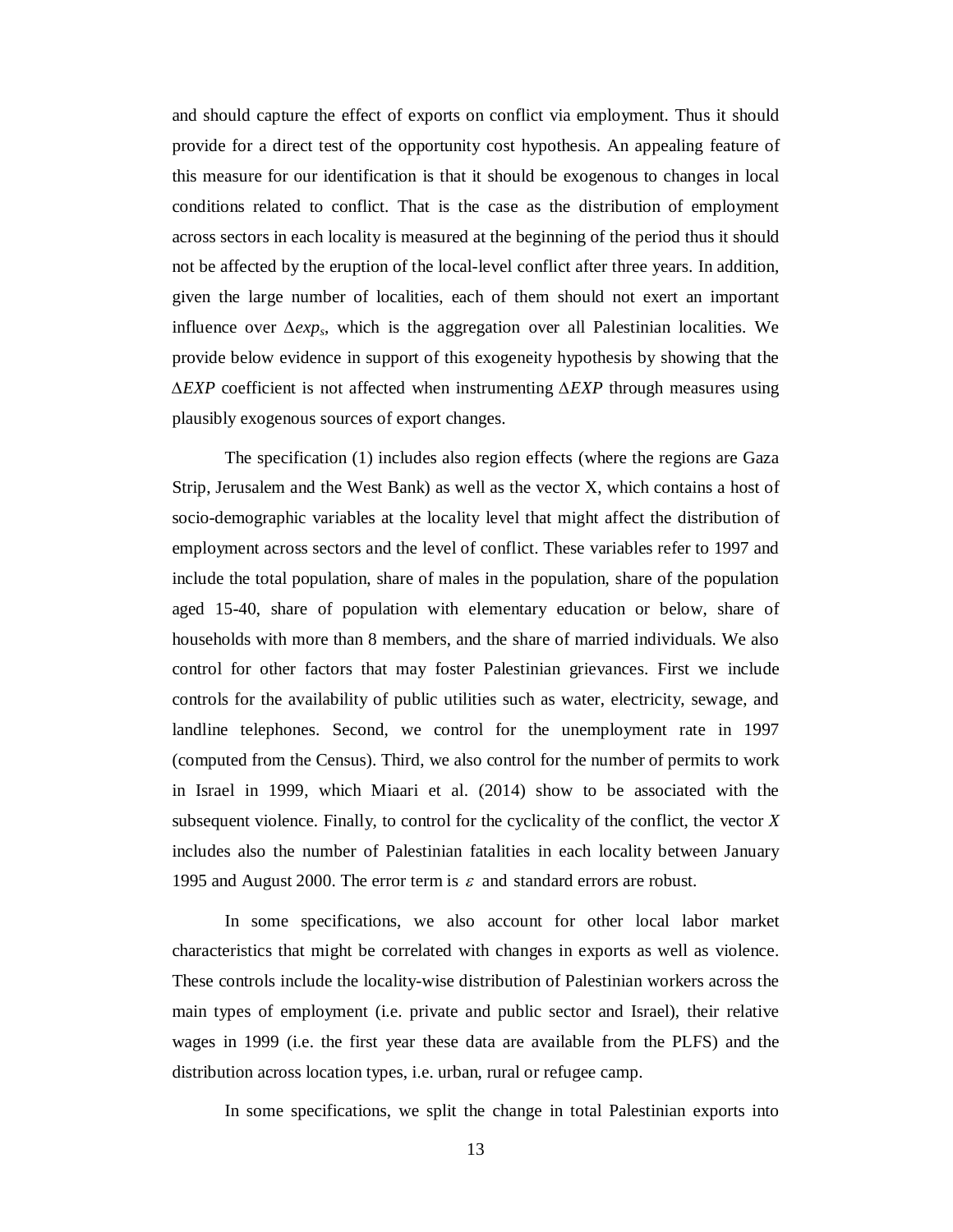exports to Israel, the dominant export market, and exports to the rest of the world, both weighted according to equation (2). We also test for the effects of changes in Palestinian imports between 1996 and 1999, *∆IMP*, weighted by the employment shares as described in equation (2):

$$
(3) \ \ F_{1r} = \gamma_r + \beta_1 \Delta EXP_l + \beta_2 \Delta IMP_l + BX_l + \varepsilon_l
$$

We also estimate an alternative model to investigate whether changes in Palestinian exports affected the probability of violence in different localities. In order to do this, instead of using the number of fatalities in each locality we construct an indicator variable that equals 1 if the locality experienced a positive number of fatalities during the Second Intifada and zero otherwise.<sup>19</sup> We estimate this specification using a probit model.

## **6. Results**

 $\overline{a}$ 

Table 2 presents the results of the impact of changes in Palestinian exports on conflict intensity. Including only a socio-demographic and infrastructure controls along with region effects, the results in column 1 indicate a sizable effect. A pre-Intifada increase of USD 10 million in Palestinian exports of a sector employing 10% of the locality's private employment reduces subsequent conflict-related fatalities in that locality by 2.1 percent, significant at the 1 percent level.<sup>20</sup> Adding economic controls, including work permits to Israel and the unemployment rate, as well as the Palestinian fatalities prior to the second Intifada (1995-2000), slightly raises the absolute size of the export coefficient, which remains significant at 1 percent (column 2).

These results support the opportunity cost hypothesis: better economic conditions should raise the opportunity cost of involvement in the conflict thus lowering its intensity. This result is also in line with experts' opinion on the determinants of violence in the West Bank in the current phase (Xinhua, 2014).<sup>21</sup>

<sup>&</sup>lt;sup>19</sup> This variable is also identical to an indicator variable that equals 1 if the number of fatalities in the locality is above or equal to the median number of fatalities across localities and zero otherwise.

<sup>&</sup>lt;sup>20</sup> Marginal effects are calculated as incidence rate rations and are equal to  $1-e^{\beta}$ .

<sup>&</sup>lt;sup>21</sup> The agency reports that the chief of the Israel's Shin Bet security agency Yoram Cohen in a meeting of the Knesset Foreign and Security Affairs committee in February 2014 argued that "the uptick in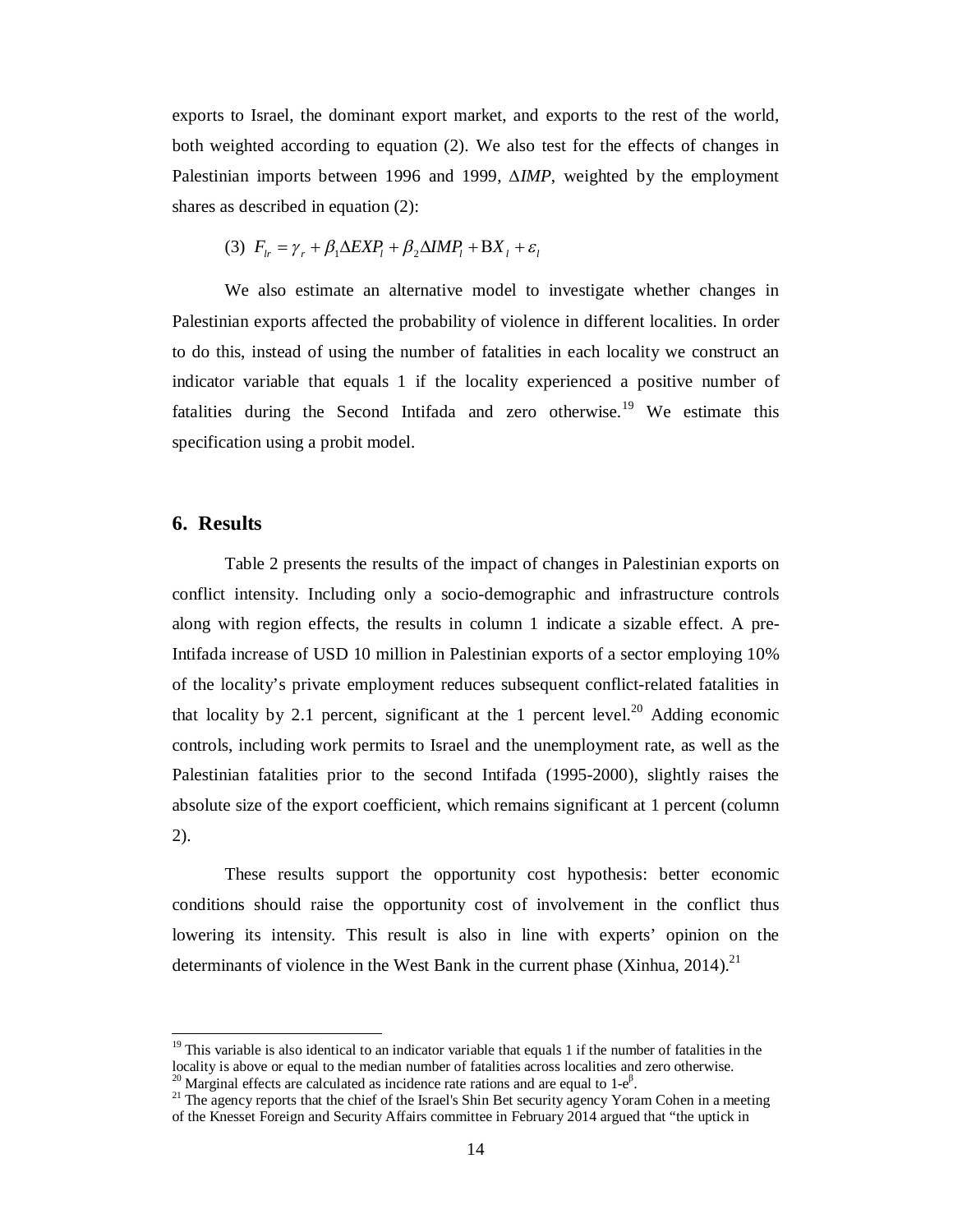| Table 2: The impact of Palestinian exports on conflict intensity |                 |              |              |              |                 |             |
|------------------------------------------------------------------|-----------------|--------------|--------------|--------------|-----------------|-------------|
|                                                                  | (1)             | (2)          | (3)          | (4)          | (5)             | (6)         |
| Region                                                           | All             | All          | All          | All          | West<br>Bank    | Gaza        |
| Sample                                                           | All             | All          | <b>LFS</b>   | <b>LFS</b>   | All             | All         |
|                                                                  |                 |              |              |              |                 |             |
| $\Delta$ Palestinian exports <sub>96-99</sub>                    | $-0.125***$     | $-0.128***$  | $-0.137***$  | $-0.159***$  | $-0.086***$     | $-0.528*$   |
|                                                                  | (0.029)         | (0.030)      | (0.051)      | (0.050)      | (0.028)         | (0.283)     |
|                                                                  |                 |              |              |              |                 |             |
| Population                                                       | $0.000\text{*}$ | 0.000        | 0.000        | 0.000        | $0.000\text{*}$ | 0.000       |
| Male share                                                       | $-5.701$        | $-5.959$     | $-10.663$    | $-4.296$     | $-5.143$        | $-84.722$   |
| Age 15-40                                                        | $-0.739$        | $-0.123$     | 9.395        | 14.063*      | $-0.034$        | $-85.317*$  |
| Education                                                        | $-1.917*$       | $-1.865*$    | $-1.491$     | $-3.292*$    | $-2.047*$       | $-16.864*$  |
| Share refugees                                                   | 0.209           | 0.276        | $-0.215$     | 0.501        | 0.110           | $2.173*$    |
| Large households (%)                                             | $-3.845***$     | $-4.017***$  | $-3.301*$    | $-3.489*$    | $-3.352***$     | 7.556       |
| Married (%)                                                      | $-12.299***$    | $-12.242***$ | $-22.521***$ | $-22.195***$ | $-12.432***$    | $-2.373$    |
| Gaza                                                             | 0.272           | 0.100        | $-0.332$     | $-0.059$     |                 |             |
| Jerusalem                                                        | 0.165           | 0.140        | $-0.473$     | $-0.956**$   | 0.330           |             |
| Public water                                                     | 0.167           | 0.162        | $-0.269$     | $-0.183$     | $-0.049$        | $-0.603$    |
| Public electricity                                               | 0.113           | 0.095        | $-0.300$     | $-0.215$     | 0.428           | $-6.386***$ |
| Public sewage                                                    | 1.329***        | 1.339***     | 0.326        | 1.049***     | 1.146***        | 0.836       |
| Telephone lines                                                  | 1.290***        | 1.285***     | 1.323***     | 1.501***     | 1.084***        | $4.026*$    |
| Work permits to Israel                                           |                 | 0.001        | $0.002***$   | $0.002***$   | 0.002           | $0.001**$   |
| Past Pal. Fatalities                                             |                 | $-0.021$     | $0.076**$    | 0.059        | $-0.198***$     | $-0.001$    |
| Unemployment                                                     |                 | 0.275        | $-0.823$     | $-1.356$     | 0.694           | $-1.645$    |
| Empl. Israel (%)                                                 |                 |              | $-0.015$     |              |                 |             |
| Avg. wage emp. Israel                                            |                 |              | $0.018**$    |              |                 |             |
| Empl. Public (%)                                                 |                 |              | 0.065        |              |                 |             |
| Avg. wage emp. Public                                            |                 |              | $-0.009$     |              |                 |             |
| Private empl. (%)                                                |                 |              | 0.038        |              |                 |             |
| Avg. wage emp. Private                                           |                 |              | $-0.013**$   |              |                 |             |
| Urban $(\%)$                                                     |                 |              | 1.179***     |              |                 |             |
| Refugee camp (%)                                                 |                 |              | 1.535***     |              |                 |             |
| Observations                                                     | 569             | 569          | 199          | 199          | 532             | 37          |
| Marginal effect AEXP                                             | $-0.091$        | $-0.092$     | $-0.312$     | $-0.430$     | $-0.049$        | $-0.691$    |

**Table 2: The impact of Palestinian exports on conflict intensity**

*Notes: The dependent variable is the number of fatalities from politically motivated violence (Palestinians killed by Israelis) from the outbreak of the Second Intifada (28.9.2000) until Dec 2004 in locality. See Table A1 for the definitions of the independent variables. The regressions are estimated using a Negative Binomial model. Robust standard errors are reported in parentheses. The symbols \*, \*\*, \*\*\* represent statistical significance at the 10, 5, and 1 percent levels.*

In column 3 we add other labor market indicators from the PFLS, including the locality-wise share of private and public employment, the share of employment in Israel as well as the average wages in 1999 (column 3). These are potentially important controls, as they capture the pre-Intifada reliance of the localities on the

Palestinian militant attacks against Israelis in the past year can be traced back to the economic grievances Palestinians are suffering from in the West Bank." (Xinhua, 2014)

 $\overline{a}$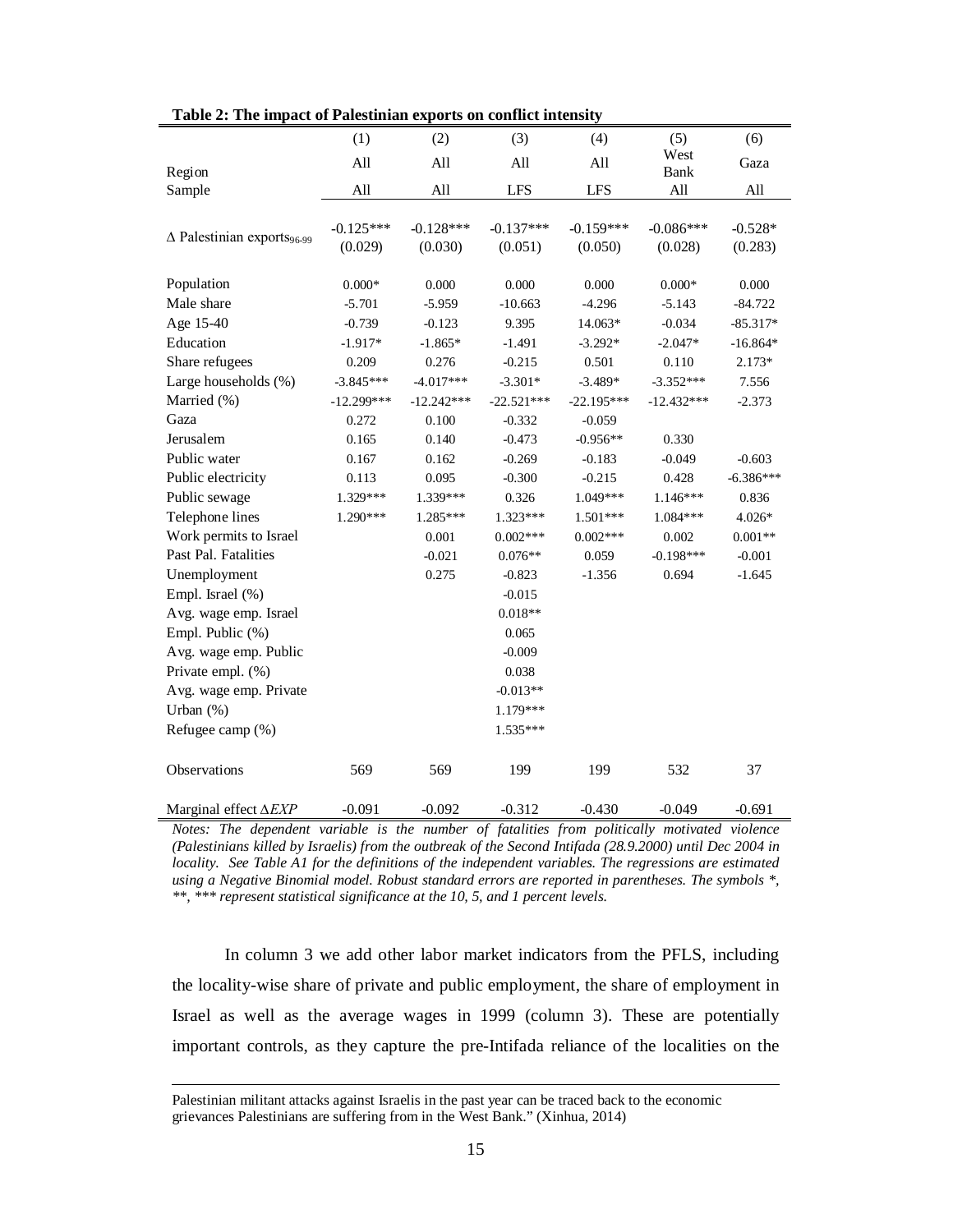different types of employers. This addition, however, does not change the main result. In fact the coefficient becomes even more negative and its size (-0.137) implies that an increase of USD 10 million in Palestinian exports of a sector covering 10% of the locality's private employment reduces conflict-related fatalities in that locality by 2.8 percent. The result is again significant at the 1 percent level. This larger absolute value of the coefficient is entirely due to the reduction in sample size (to 199 localities) caused by the inclusion of the additional labor market controls. In fact this inclusion reduces the absolute size of the export coefficient (from -0.159 in column 4 to  $-0.137$  in column 3).<sup>22</sup> This smaller sample size provides a robustness check in its own right as it restricts the analysis to comparatively larger localities.

Thus far, we have constrained the effect of exports to be similar across localities in the West Bank and localities in the Gaza Strip. In columns 5-6 we explore different specifications using only localities in the West Bank and in Gaza respectively. The results for Gaza should be interpreted with caution since they only rely on a population of 37 localities. These specifications include the same controls that we use in our preferred specification in column 2. The results confirm the previous findings that an increase in Palestinian exports are negatively associated with the number of fatalities during the Second Intifada. The coefficient is more precisely estimated in the West Bank than in Gaza probably due to the small sample size in the latter. However it is larger in magnitude in Gaza.

It is worth discussing briefly the rest of the coefficients in Table 2. More populated localities have a higher number of fatalities, although this association is not robust across specifications. A higher level of education is associated with lower conflict intensity, and so are higher shares of large households and of married individuals. Interestingly the availability of a public sewage system and of landline telephone lines are both associated with a higher conflict intensity. However the former seems to be explained by the positive correlations between public sewage systems and urban areas and between urban areas and conflict intensity (column 3). The positive coefficient of telephone lines instead may proxy for other omitted variables, such as the connection to the ruling Fatah party. That may be positively related both to conflict intensity and to the availability of telephone lines. More permits to work in Israel in 1999 (and higher wages to Palestinian employees in

 $\overline{a}$ 

 $22$  Column 4 uses the same specification as in column 2 but run over this restricted sample.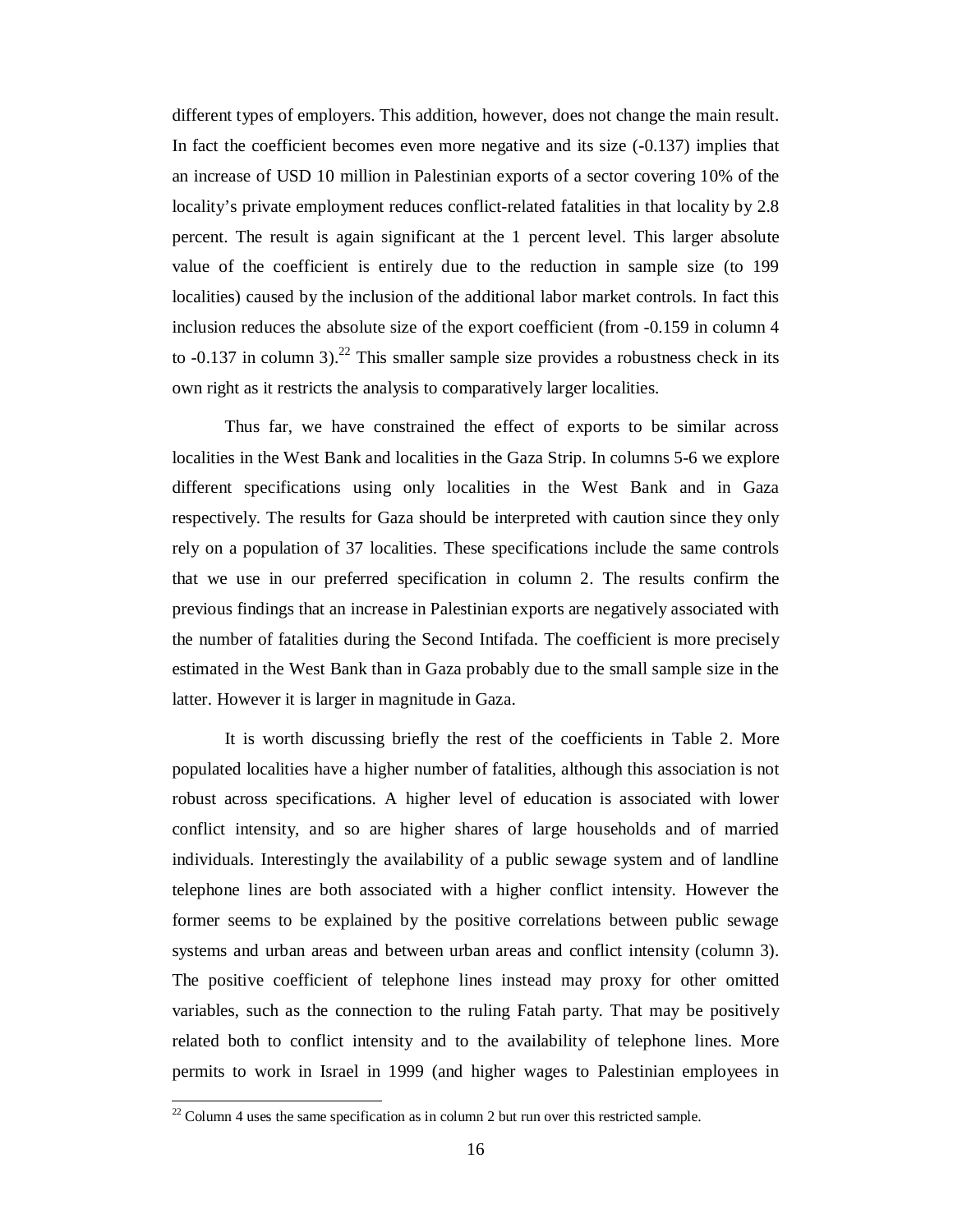Israel) are associated with a higher number of fatalities during the second Intifada probably due to the employment restrictions imposed by Israel at the outset of the Intifada (Miaari et al., 2014). In contrast, higher private sector wages are associated with lower conflict intensity, again supporting the opportunity cost mechanism. Interestingly, in the West Bank Palestinian fatalities in prior to the Intifada are negatively associated with conflict intensity in the second Intifada, although the result is not robust for the whole PT and is reversed for the more restricted sample (column 3).

#### **6.1. Additional trade variables**

 $\overline{a}$ 

In Table 3, we explore if other trade changes hitting the Palestinian economy matter in determining the subsequent conflict intensity. The first such change is the change in import *∆IMP* defined in the same way as *∆EXP* (i.e. weighted according to equation (2)). Interestingly, the coefficient on changes in imports is small, negative, and highly insignificant (column 1). This suggests that the eventual displacement effect of increased imports on domestic producers is not substantial and/or is compensated by the increased domestic demand which determined also the increase in imports in the first place. This addition does not affect the coefficient on change in Palestinian exports, which remains significant and of similar magnitude to that in Table 2, column 2.

If Israel had changed its trade policies in response to the forthcoming second Intifada, that could bias our estimate of the effects of Palestinian exports on conflict. In order to control for this possibility, we construct a locality-wise measure of changes in Israeli imports from the rest of the world between 1996 and 1999, *∆IsrImp*, again weighted by the employment shares as described in equation (2).<sup>23</sup> The coefficient on changes in Israeli imports from the rest of the world is small, positive and again not significant (column 2). Once again the export coefficient is unaffected by this inclusion. This result is consistent with the fact that Israel may not have used its trade policy in connection to expected surge in violence during the 1990s. It also suggests that once we control for changes in Palestinian exports any residual effect of

<sup>&</sup>lt;sup>23</sup> We subtract Palestinian imports from Israel from the Israeli imports from the rest of the world as a large part of Palestinian imports are processed through Israeli firms and are recorded as part of Israel's total imports. The result is also robust to including Palestinian imports from Israel (results available from the authors upon request.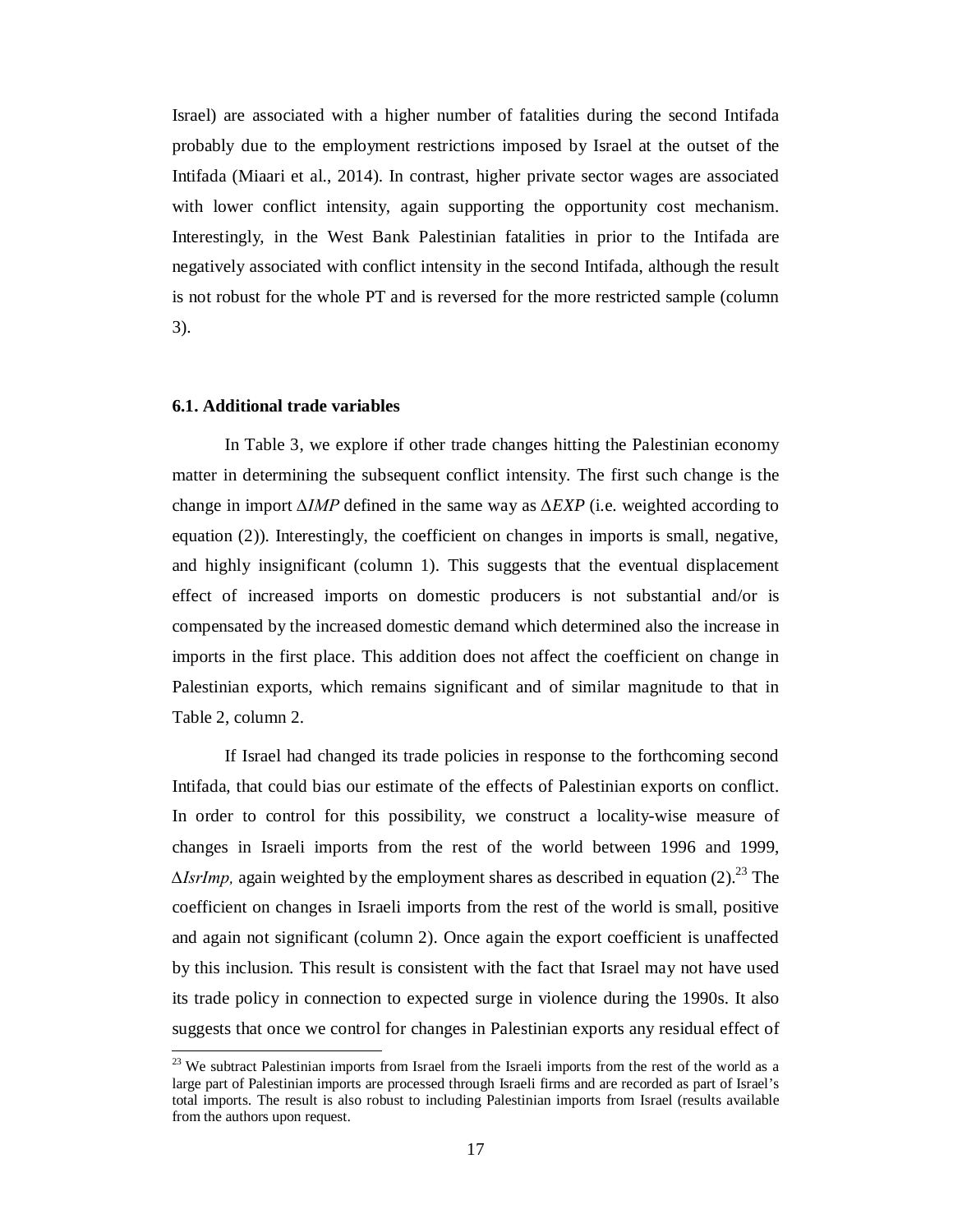Israeli imports on Palestinian employment is marginal.

When we include both import variables in the same specification, they continue to be not significant while the export coefficient is again unaffected (column 3). And that is also the case when we run the specification over the smaller LFS sample of larger localities (column 4).

In columns 5-7, we examine to what extent Palestinian exports to the main market Israel are the main channel through which changes in trade affect violence. In order to do so we split the export variable into changes in exports to Israel and changes in exports to the rest of the world (always weighted by the employment shares). While both variables negative across specifications, only exports to Israel are statistically significant (although only at the 15% level over the LFS sample with import variables, see column 7). This may not be surprising as Israel accounted for over 90% of Palestinian exports in the 1990s. However the large absolute magnitude of the export to the rest of the world coefficient suggests potentially relevant effect on conflict from those exports as well.

|                              | (1)<br>All  | (2)<br>All  | (3)<br>All  | (4)<br><b>LFS</b> | (5)<br>All  | (6)<br>All  | (7)<br><b>LFS</b> |
|------------------------------|-------------|-------------|-------------|-------------------|-------------|-------------|-------------------|
| Sample                       |             |             |             |                   |             |             |                   |
| $\Lambda$ Palestinian        | $-0.121***$ | $-0.127***$ | $-0.122***$ | $-0.146***$       |             |             |                   |
| $exports_{96-99}$            | (0.029)     | (0.030)     | (0.029)     | (0.052)           |             |             |                   |
| $\Delta$ Palestinian exports |             |             |             |                   | $-0.147***$ | $-0.133***$ | $-0.120$          |
| to Israel <sub>96-99</sub>   |             |             |             |                   | (0.041)     | (0.042)     | (0.075)           |
| $\Delta$ Palestinian exports |             |             |             |                   | $-0.231$    | $-0.179$    | $-0.028$          |
| to $\text{RoW}_{96-99}$      |             |             |             |                   | (0.162)     | (0.175)     | (0.302)           |
| $\Lambda$ Palestinian        | $-0.006$    |             | $-0.004$    | $-0.016$          |             | $-0.004$    | $-0.017$          |
| $imports_{96-99}$            | (0.005)     |             | (0.008)     | (0.012)           |             | (0.008)     | (0.012)           |
| $\Delta$ Israeli imports     |             | 0.003       | 0.001       | $-0.005$          |             | 0.001       | $-0.005$          |
| from $Row_{96-99}$           |             | (0.003)     | (0.004)     | (0.004)           |             | (0.005)     | (0.004)           |
| Other controls               | <b>YES</b>  | <b>YES</b>  | <b>YES</b>  | <b>YES</b>        | <b>YES</b>  | <b>YES</b>  | <b>YES</b>        |
| <b>Observations</b>          | 569         | 569         | 569         | 199               | 569         | 569         | 199               |

**Table 3: The impact of Palestinian trade on conflict intensity**

*Notes: The dependent variable is the number of fatalities from politically motivated violence (Palestinians killed by Israelis) from the outbreak of the Second Intifada (28.9.2000) until Dec 2004 in locality. See Table A1 for the definitions of the independent variables. Other controls include all the controls in Table 2, column 2. The regressions are estimated using a Negative Binomial model. Robust standard errors are reported in parentheses. The symbols \*, \*\*, \*\*\* represent statistical significance at the 10, 5, and 1 percent levels.*

#### **6.2. Alternative conflict measures**

So far we have used the total number of Palestinians killed by Israeli forces as the measure of conflict intensity. However not all fatalities occurred necessarily as a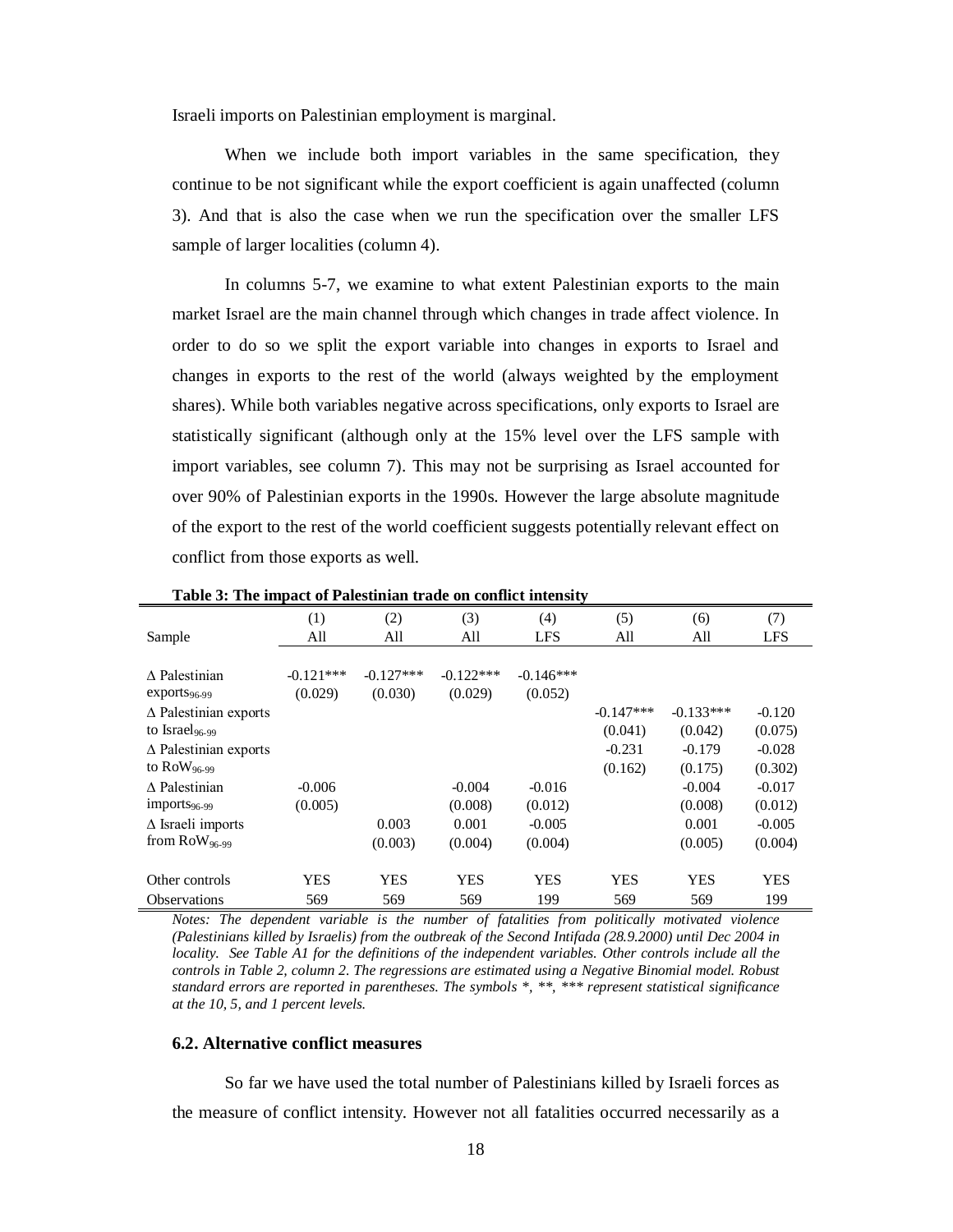result of Palestinians participating into the political violence. In fact B'tselem identifies various instances of Palestinians killed while not taking part into the hostilities. Those fatalities should not be considered when testing for the opportunity cost motive to engage in violence. To address this issue we use as dependent variable only the number of Palestinian fatalities as a result of participation into the hostilities or political demonstrations. As the data do not allow the classification of every recorded fatality, we use this variable only as a robustness check for our results. This check in Table 4 suggests that the export coefficient is highly robust to the use of this alternative measure of conflict intensity. In fact its absolute magnitude is larger for the overall exports as well as for the exports to Israel and to the rest of the world. And the coefficient of the latter becomes significant at the 10 percent level (column 3), confirming the importance of all changes in exports in affecting the opportunity cost of engaging into violence. Conversely, the import variables continue to be irrelevant in explaining conflict intensity in this case as well.

|                                 | (1)         | (2)                                                        | (3)         | (4)         |
|---------------------------------|-------------|------------------------------------------------------------|-------------|-------------|
| Dep. variable                   |             | Palestinian fatalities during hostilities & demonstrations |             |             |
|                                 |             |                                                            |             |             |
| $\Lambda$ Palestinian           | $-0.150***$ | $-0.137***$                                                |             |             |
| $exports_{96-99}$               | (0.041)     | (0.042)                                                    |             |             |
| $\triangle$ Palestinian exports |             |                                                            | $-0.187***$ | $-0.175***$ |
| to Israel <sub>96-99</sub>      |             |                                                            | (0.050)     | (0.051)     |
| $\triangle$ Palestinian exports |             |                                                            | $-0.355*$   | $-0.340$    |
| to $Row_{96-99}$                |             |                                                            | (0.213)     | (0.218)     |
| $\Lambda$ Palestinian           |             | $-0.012$                                                   |             | $-0.011$    |
| $imports96-99$                  |             | (0.009)                                                    |             | (0.009)     |
| $\Delta$ Israeli imports from   |             | $-0.003$                                                   |             | $-0.004$    |
| $Row_{96-99}$                   |             | (0.005)                                                    |             | (0.005)     |
|                                 |             |                                                            |             |             |
| Other controls                  | YES         | YES                                                        | YES         | YES         |
| <b>Observations</b>             | 569         | 569                                                        | 569         | 569         |

**Table 4: The impact of Palestinian trade on a different measure of conflict intensity**

*Notes: The dependent variable is the number of fatalities from politically motivated violence during demonstration (Palestinians killed by Israelis) from the outbreak of the Second Intifada (28.9.2000) until Dec 2004 in locality. See Table A1 for the definitions of the independent variables. Other controls include all the controls in Table 2, column 2. The regressions are estimated using a Negative Binomial model. Robust standard errors are reported in parentheses. The symbols \*, \*\*, \*\*\* represent statistical significance at the 10, 5, and 1 percent levels*

In Table 5 we investigate whether changes in exports also affect the probability of conflict. To that end we estimate alternative models where instead of using the number of fatalities as our dependent variable, we use an indicator variable that takes the value of 1 if a locality experiences any fatalities throughout the Second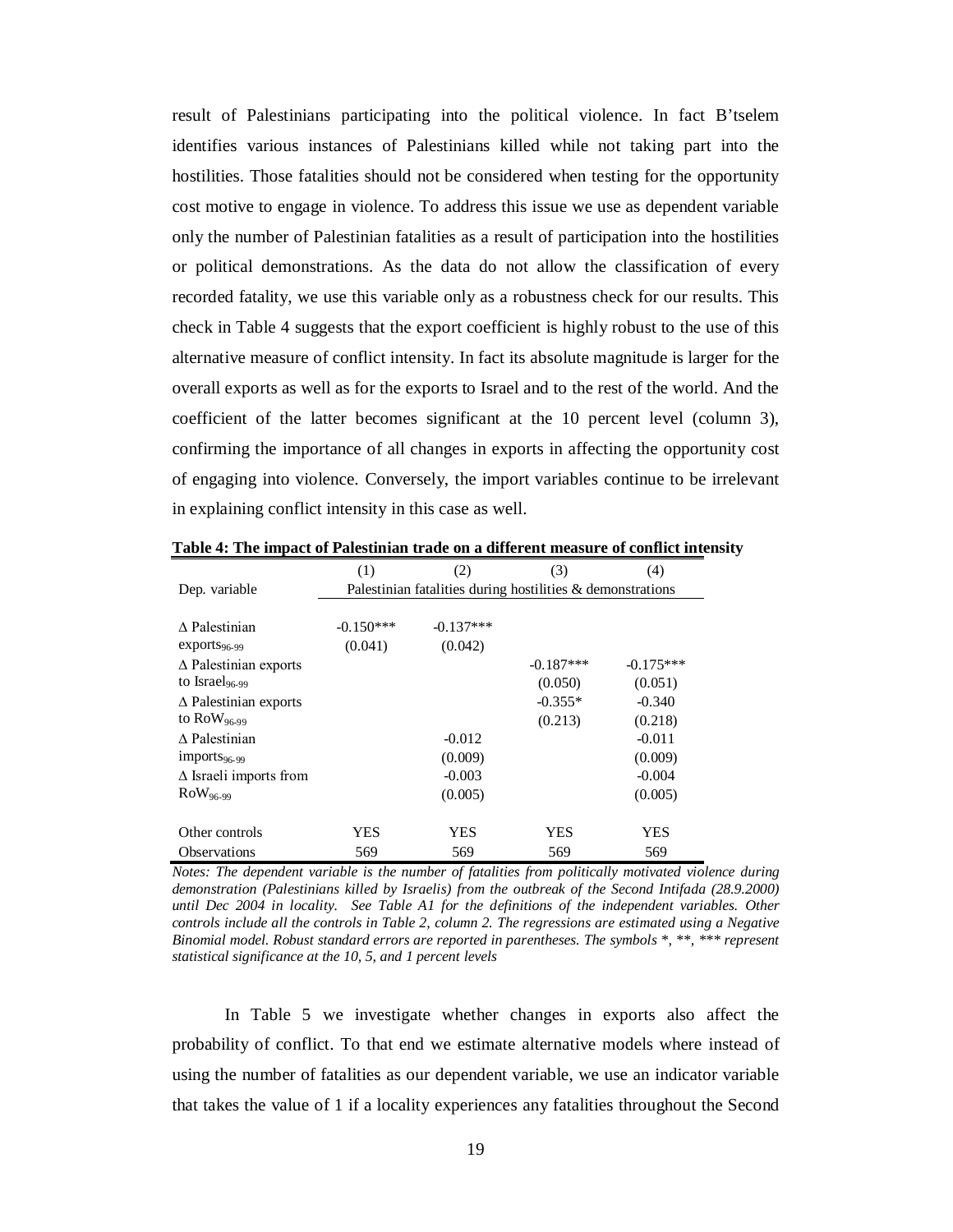Intifada and zero otherwise. The results, based on a probit model, suggest that changes in exports do affect the probability of conflict as well. The coefficients indicate that an increase in Palestinian exports by USD 10 million in a sector employing 10% of private employees in a locality reduces the probability of conflict in that locality by between 5.3 and 5.5 percent (columns 1-2). This effect goes up to between 6.3 and 6.9 percent in the case of exports to Israel, while is it not significant for the exports to the rest of the world (columns 3-4). Again, the effect of changes in imports is not significant (columns 2 and 4).

|                                 | (1)         | (2)                       | (3)        | (4)         |
|---------------------------------|-------------|---------------------------|------------|-------------|
| Dep. variable                   |             | Dummy at least 1 fatality |            |             |
|                                 |             |                           |            |             |
| $\Lambda$ Palestinian           | $-0.053***$ | $-0.055***$               |            |             |
| $exports96-99$                  | (0.017)     | (0.018)                   |            |             |
| $\triangle$ Palestinian exports |             |                           | $-0.063**$ | $-0.069***$ |
| to Israel <sub>96-99</sub>      |             |                           | (0.025)    | (0.026)     |
| $\Delta$ Palestinian exports    |             |                           | $-0.107$   | $-0.131$    |
| to $\text{Row}_{96-99}$         |             |                           | (0.103)    | (0.105)     |
| A Palestinian                   |             | 0.002                     |            | 0.002       |
| $imports96-99$                  |             | (0.006)                   |            | (0.006)     |
| $\Delta$ Israeli imports from   |             | $-0.000$                  |            | $-0.001$    |
| $Row_{96-99}$                   |             | (0.003)                   |            | (0.003)     |
|                                 |             |                           |            |             |
| Other controls                  | YES         | <b>YES</b>                | <b>YES</b> | YES         |
| Observations                    | 569         | 569                       | 569        | 569         |

**Table 5: The impact of Palestinian trade on conflict probability**

*Notes: The dependent variable is a dummy for whether the locality experienced at least one fatality from politically motivated violence (Palestinians killed by Israelis) from the outbreak of the Second Intifada (28.9.2000) until Dec 2004. See Table A1 for the definitions of the independent variables. Other controls include all the controls in Table 2, column 2. The regressions are estimated using a probit model. Robust standard errors are reported in parentheses. The symbols \*, \*\*, \*\*\* represent statistical significance at the 10, 5, and 1 percent levels.*

#### **6.3. Endogeneity**

We have argued that our trade measures are exogenous to local level conditions related to the conflict. In order to substantiate this argument and address any remaining concerns of endogeneity, we instrument the export (and other import) measures. In order to do so we use instruments based on two plausibly exogenous sources of Palestinian export changes.

The first is the changes in Chinese export supply over the same period (1996- 1999). This is arguably an important source of competition of Palestinian exports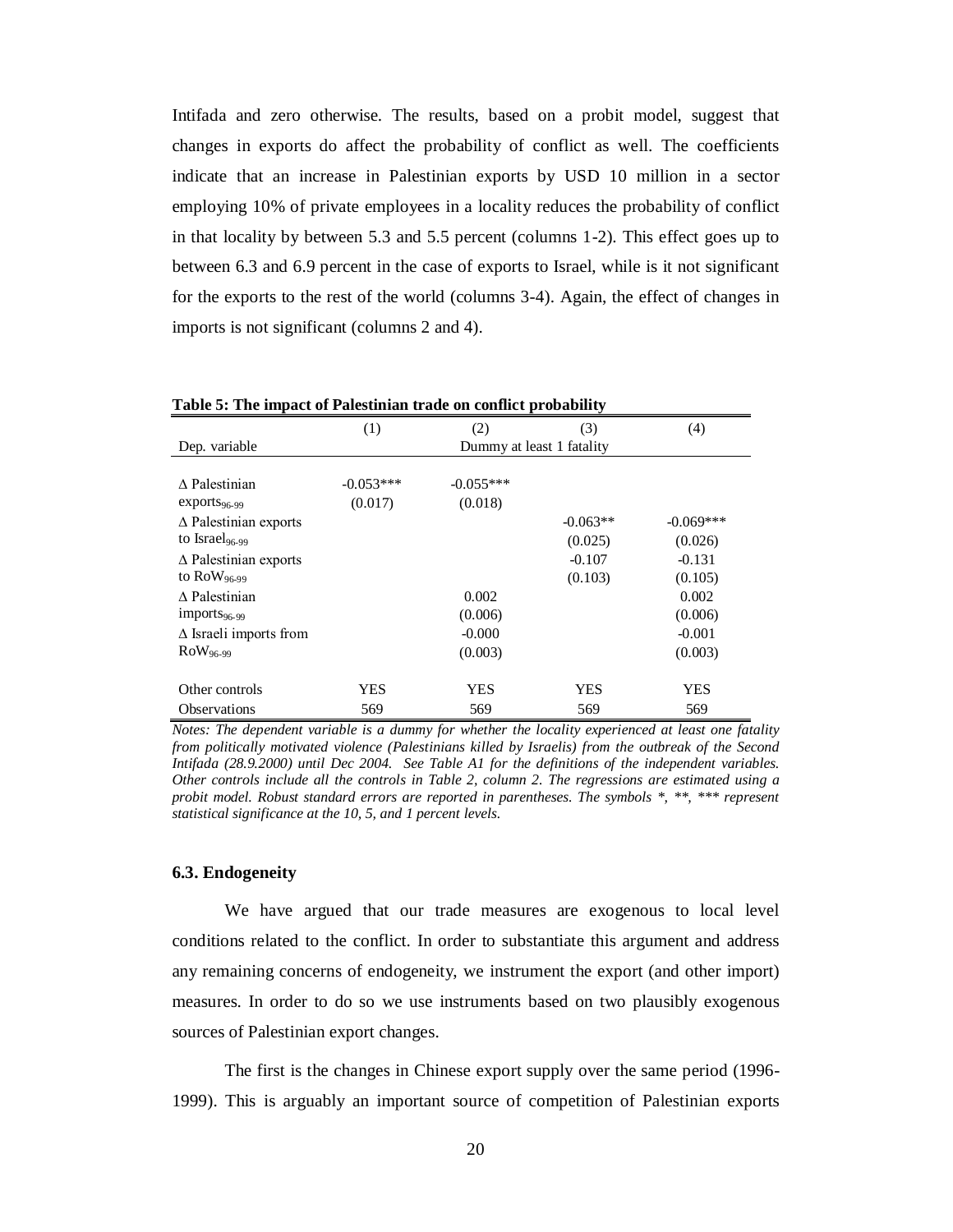especially in Israel. Indeed unlike imports from PT, Israeli imports from China dramatically increased between 1995 and 2000 (figure A2). In order to ensure the exogeneity of Chinese exports changes to Israeli conditions (which may be related to the conflict prospects), we take the changes in Chinese sectoral exports to the world but Israel. We replace the Palestinian exports with this variable in equation (2) to generate the first instrument (*∆ChnExp*). A rise in Chinese sectoral exports may also be related to a general increase in the world demand in those sectors. To control for this effect we also add an instrument, which is constructed again as in equation (2) but using world sectoral exports instead of Palestinian exports (*∆WldExp*).

The second source of exogenous changes in Palestinian exports is Israeli trade policy. In particular Israel, as much of the rest of the world, undertook a substantial process of (unilateral) tariff liberalization during the 1990s, which reduced import duties in most sectors. The scale of this reduction can be gauged in figure A3, which reports the distribution of the non-zero Most Favoured Nation (MFN) tariff differences between 1993 and 2004 (the only years during that period for which data are available in WITS). This reduction in Israeli tariffs caused a reduction in the preferential access of Palestinian exports to their major destination market, thus effectively acting as a reduction in demand for Palestinian goods from Israel.<sup>24</sup> Again we use the change in Israeli tariffs to replace the changes in Palestinian exports in equation (2) to generate the instrument for *∆EXP* (i.e. *∆IsrMFN*). <sup>25</sup> The main problem with this instrument is that it covers a larger period of time than do the changes in pre-Intifada trade that we are considering. Because of that we also check the robustness of the results to excluding this instrument from the first stage estimation.

We instrument the *∆EXP* with this series of variables in the following first stage specification:

(4) 
$$
\Delta EXP_{lr} = \gamma_r + \alpha_1 \Delta ChnExp_l + \alpha_2 \Delta WldExp_l + \alpha_3 \Delta IsrMFN_l + BX_l + \mu_l
$$

The results of this specification, presented in table A2, suggest that these instruments are good predictors of changes in Palestinian exports over 1996-1999. In particular

 $\ddot{\phantom{a}}$ 

 $24$  As a de facto custom union, Palestinian and Israeli goods do not pay any duties to access the reciprocal markets.

 $25$  Unlike trade data, we cannot sum tariff rates over the sectors to match the 5-digit SITC level data of MFN tariff with the 2-digit ISIC employment data. Instead we take the average of tariff rates across 5 digit SITC sectors weighted by Palestinian total exports in each sector. In this way we ensure that the changes in Israeli tariffs are weighted by the importance they may have for Palestinian sectoral exports.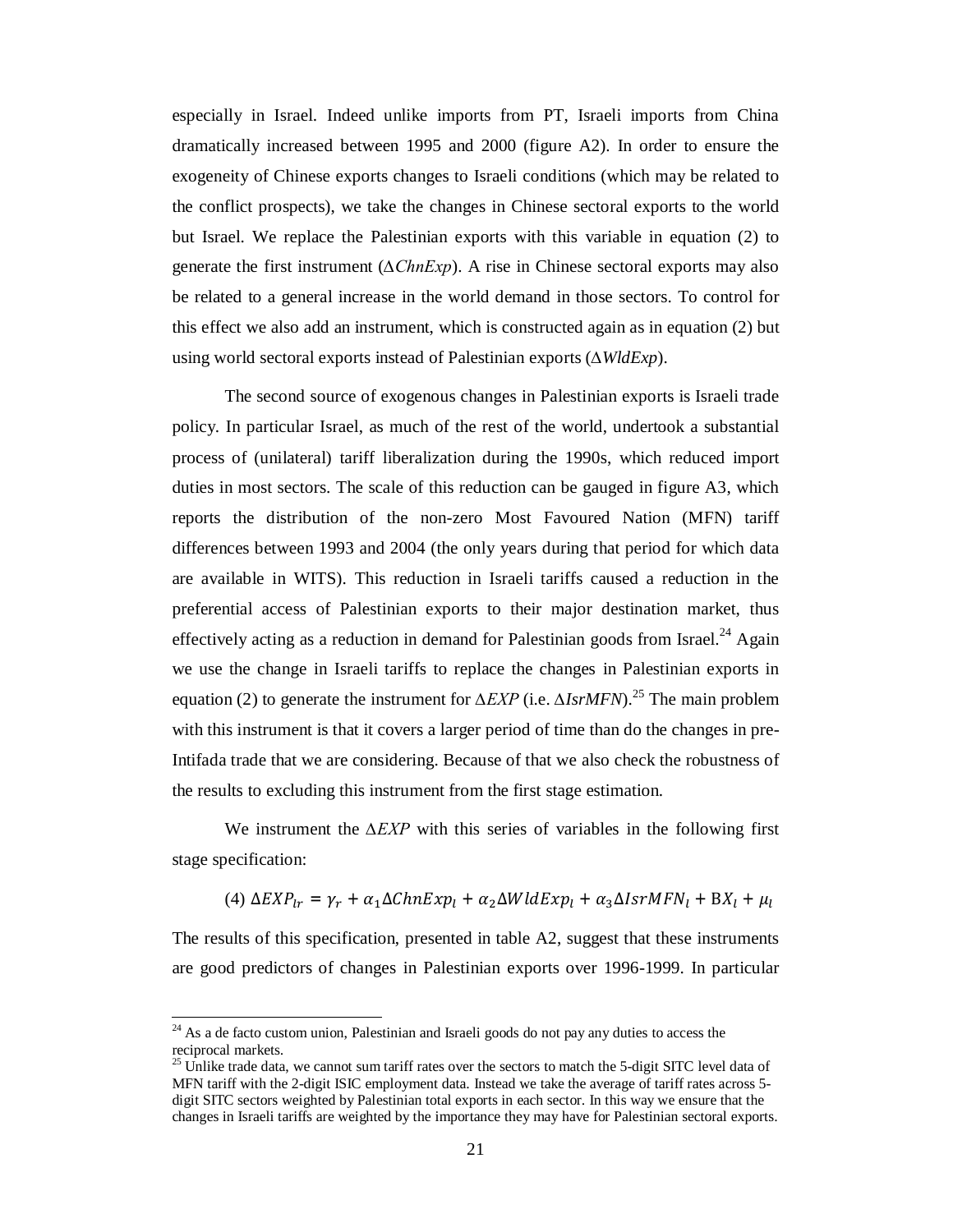*∆ChnExp* is negatively associated with Palestinian export changes in line with the idea that Chinese exports may displace Palestinian exports. Conversely the coefficient of *∆WldExp* is positive and significant as world demand positively affects Palestinian exports as well. Similarly, *∆IsrMFN* has a positive and significant coefficient consistent with the hypothesis that a reduction in Israeli import tariffs to the rest of the world induces also a reduction in Palestinian exports (as competition in the Israeli market increases). The results are robust to excluding *∆IsrMFN*, which increases the displacement effect of Chinese exports vis-a-vis Palestinian exports (column 2). These instruments appear to be relevant also in explaining Palestinian exports to Israel and to the rest of the world. It is noticeable that the effect of Israeli tariff is of opposite sign in the case of Palestinian exports to the rest of the world than in the case of Palestinian exports to Israel (column 5). This suggests a re-orientation of Palestinian exports away from the Israeli market as a result of a reduction in preferential access to Israel.

Following Cameron and Trivedi (2013), we use these instruments to extract the endogenous component of  $\Delta EXP \widehat{\mu_{lr}}$  computed from equation (4) and add that in equation (1), which becomes:

$$
(5) F_{lr} = \gamma_r + b_1 \Delta EXP_l + BX_l + \widehat{\mu_{lr}} + \varepsilon_l
$$

 $\overline{a}$ 

The coefficient of *∆EXP* should not suffer from the endogeneity bias as the estimated residuals from the first stage should purge the eventual endogenous component of the export index. This formulation ensures the computation of consistent standard errors (Cameron and Trivedi, 2013).<sup>26</sup>

Table 6 presents the results of this equation, which confirm the robustness of the effects of changes in Palestinian exports on subsequent conflict intensity. The coefficient is slightly larger in absolute term than the comparable coefficient in table 2, column 2. That is especially when excluding *∆IsrMFN* from the instrument set (column 2). However the magnitude of the *∆EXP* coefficient is not statistically different from that in table 2, thus confirming that the endogeneity bias is limited in this context. The results also hold for Palestinian exports to Israel (columns 3-4), while they are weaker for Palestinian exports to the rest of the world, probably due to the relatively weak power of the instruments in predicting this variable.

<sup>&</sup>lt;sup>26</sup> The estimated residual in the first stage is almost invariably not significant in the second stage thus the standard errors do not have to be computed through bootstrapping (Cameron and Trivedi, 2013).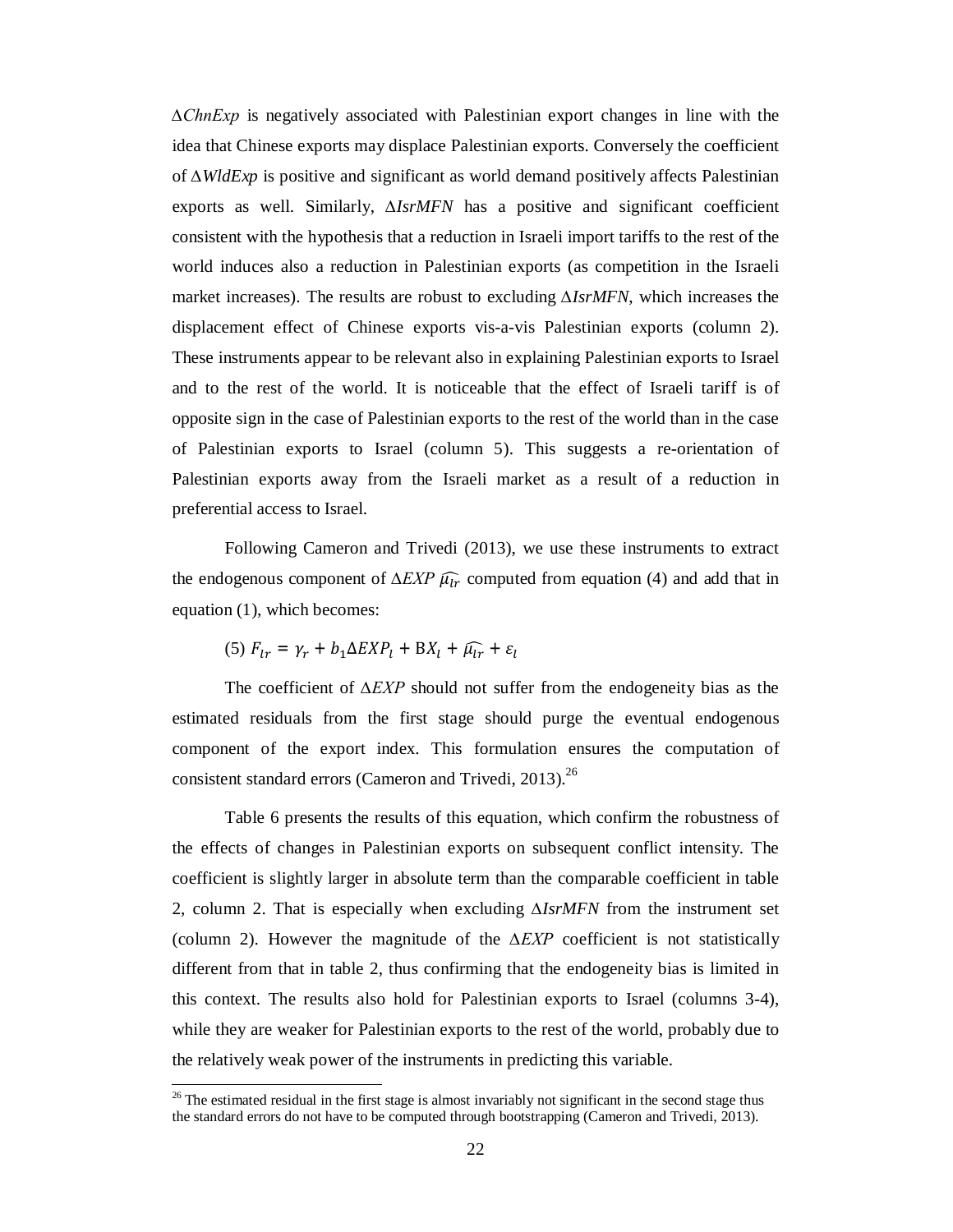|                                                        | (1)                    | (2)                                       | (3)                                                        | (4)                                      | (5)         | (6)                    | (7)                    |
|--------------------------------------------------------|------------------------|-------------------------------------------|------------------------------------------------------------|------------------------------------------|-------------|------------------------|------------------------|
| Dep. Variable                                          |                        |                                           | Palestinian fatalities during the 2 <sup>nd</sup> Intifada |                                          |             |                        |                        |
|                                                        |                        |                                           |                                                            |                                          | $-0.130***$ |                        |                        |
| Pred. $\triangle$ Palestinian<br>exp. <sub>96-99</sub> | $-0.144***$<br>(0.036) | $-0.157***$<br>(0.037)                    |                                                            |                                          | (0.044)     | $-0.150***$<br>(0.036) | $-0.144***$<br>(0.051) |
| Pred. A Palestinian                                    |                        |                                           | $-0.153***$                                                | $-0.131**$                               |             |                        |                        |
| exp. to Israel <sub>96-99</sub>                        |                        |                                           | (0.055)                                                    | (0.057)                                  |             |                        |                        |
| Pred. $\triangle$ Palestinian                          |                        |                                           | $-0.187$                                                   | $-0.009$                                 |             |                        |                        |
| exp. to $Row_{96-99}$                                  |                        |                                           | (0.215)                                                    | (0.280)                                  |             |                        |                        |
| Pred. $\triangle$ Palestinian                          |                        |                                           |                                                            |                                          | 0.023       |                        | 0.008                  |
| $imports96-99$                                         |                        |                                           |                                                            |                                          | (0.034)     |                        | (0.042)                |
| Pred. ∆ Israeli imp.                                   |                        |                                           |                                                            |                                          |             | 0.006                  | 0.005                  |
| from RoW <sub>96-99</sub>                              |                        |                                           |                                                            |                                          |             | (0.007)                | (0.009)                |
|                                                        |                        |                                           |                                                            |                                          |             |                        |                        |
| Instruments                                            | All                    | $\triangle ChnExp$<br>$\triangle W$ ldExp | All                                                        | $\triangle ChnExp$<br>$\triangle$ WldExp | All         | All                    | All                    |
| Observations                                           | 569                    | 569                                       | 569                                                        | 569                                      | 569         | 569                    | 569                    |
|                                                        |                        |                                           |                                                            |                                          |             |                        |                        |
|                                                        | (8)                    | (9)                                       | (10)                                                       | (11)                                     | (12)        | (13)                   | (14)                   |
| Sample                                                 | <b>LFS</b>             | All                                       | All                                                        | All                                      | All         | All                    | All                    |
| Region                                                 | All                    | West<br>Bank                              | West<br>Bank                                               | Gaza                                     | Gaza        | All                    | All                    |
| Dep. Variable                                          |                        |                                           | Palestinian fatalities during the 2 <sup>nd</sup> Intifada |                                          |             | Fat demo               | Dummy                  |
|                                                        |                        |                                           |                                                            |                                          |             |                        |                        |
| Pred. $\triangle$ Palestinian                          | $-0.159**$             | $-0.113***$                               |                                                            | 0.126                                    |             | $-0.092*$              | $-0.078***$            |
| exp. <sub>96-99</sub>                                  | (0.074)                | (0.033)                                   |                                                            | (0.346)                                  |             | (0.048)                | (0.024)                |
| Pred. $\triangle$ Palestinian                          |                        |                                           | $-0.129***$                                                |                                          | 1.147       |                        |                        |
| exp. to Israel <sub>96-99</sub>                        |                        |                                           | (0.049)                                                    |                                          | (1.179)     |                        |                        |
| Pred. ∆ Palestinian                                    |                        |                                           | $-0.184$                                                   |                                          | 4.069       |                        |                        |
| exp. to $\text{Row}_{96-99}$                           |                        |                                           | (0.195)                                                    |                                          | (4.066)     |                        |                        |
| <b>Instruments</b>                                     | All                    | All                                       | All                                                        | All                                      | All         | All                    | All                    |
| <b>Observations</b>                                    | 199                    | 532                                       | 532                                                        | 37                                       | 37          | 569                    | 569                    |

**Table 6: The impact of Palestinian trade on conflict: tackling endogeneity**

*Notes: The regressions are estimated using a Negative Binomial model except column 14 which is estimated through a probit model. See Table A1 for the definitions of the independent variables. Other controls include all the controls in Table 2, column 2. Robust standard errors are reported in parentheses. The symbols \*, \*\*, \*\*\* represent statistical significance at the 10, 5, and 1 percent levels.*

The results are also robust to including the predicted import variables using the same instrument set (columns 5-7). These variables continue to be not significant even in these specifications.<sup>27</sup> The *ΔEXP* coefficient is also robust to using the restricted LFS sample (column 8) and it is also robust when considering the 532 localities in the West Bank (columns 9-10). On the other hand it is not robust for the 37 localities in Gaza (columns 11-12). Finally, the results also hold for fatalities as a result of hostilities or demonstrations (column 13) as well as for conflict probability

 $\overline{a}$  $27$  The results are also robust to including the non instrumented import variables (results available upon request).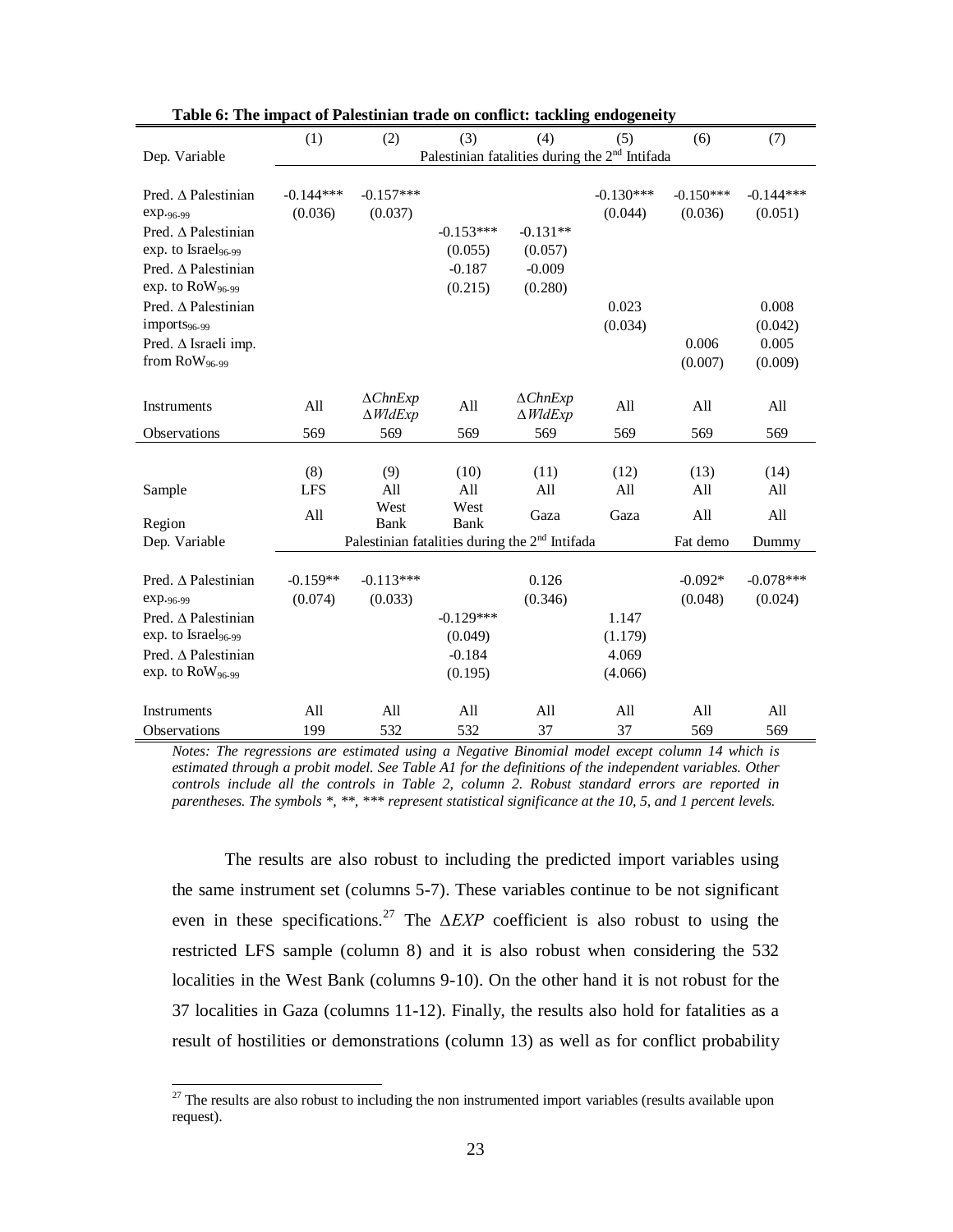(column 14). The instrumentation again slightly raises the effect of changes in exports on the latter: a USD 10 million increase in export in a sector which employs 10% of private employees in a locality is associated with a reduction in the probability of conflict in that locality by 7.8%.

### **6.4. Heterogeneity**

These export changes exert a sizable effect on conflict across Palestinian localities on average. However these effects may well differ across localities according to various characteristics. We try to test for some of this heterogeneity by interacting our main export measure with a series of variables that could shape the importance of the opportunity cost channel of conflict.

|                             | (1)        | (2)        | (3)        | (4)        | (5)                                              | (6)        | (7)        | (8)        |
|-----------------------------|------------|------------|------------|------------|--------------------------------------------------|------------|------------|------------|
| Dep. variable               |            |            |            |            | Palestinian fatalities during the $2nd$ Intifada |            |            |            |
|                             |            |            |            |            |                                                  |            |            |            |
| Pre-Intifada                | 0.003      |            |            |            |                                                  |            |            | 0.004      |
| Fatal. x ∆PalExp            | (0.032)    |            |            |            |                                                  |            |            | (0.034)    |
| Refugee $(\%) x$            |            | $-0.204**$ |            |            |                                                  |            |            | $-0.214**$ |
| $\Delta$ PalExp             |            | (0.087)    |            |            |                                                  |            |            | (0.094)    |
| Male $(\%) x$               |            |            | 1.696***   |            |                                                  |            |            | 1.681***   |
| $\Delta$ PalExp             |            |            | (0.589)    |            |                                                  |            |            | (0.603)    |
| Large HH $(\%)$ x           |            |            |            | $-0.162$   |                                                  |            |            | $-0.166$   |
| $\Delta$ PalExp             |            |            |            | (0.192)    |                                                  |            |            | (0.222)    |
| Unemployment                |            |            |            |            | $-0.426*$                                        |            |            | $-0.158$   |
| $(\%)$ x $\triangle$ PalExp |            |            |            |            | (0.245)                                          |            |            | (0.273)    |
| Age 15-40 $(\% )$ x         |            |            |            |            |                                                  | 0.359      |            | 0.623      |
| $\Delta$ PalExp             |            |            |            |            |                                                  | (0.487)    |            | (0.634)    |
| Educated $(\% )$ x          |            |            |            |            |                                                  |            | 0.119      | 0.251      |
| $\triangle$ PalExp          |            |            |            |            |                                                  |            | (0.164)    | (0.176)    |
|                             |            |            |            |            |                                                  |            |            |            |
| Other controls              | <b>YES</b> | <b>YES</b> | <b>YES</b> | <b>YES</b> | <b>YES</b>                                       | <b>YES</b> | <b>YES</b> | <b>YES</b> |
| <b>Observations</b>         | 569        | 569        | 569        | 569        | 569                                              | 569        | 569        | 569        |

**Table 7: The heterogeneity of the impact of export changes on conflict intensity**

*Notes: The dependent variable is the number of fatalities from politically motivated violence during demonstration (Palestinians killed by Israelis) from the outbreak of the Second Intifada (28.9.2000) until Dec 2004 in locality. See Table A1 for the definitions of the independent variables. Other controls include* ∆*Palestinian exports1996-99* and *all the controls in Table 2, column 2. The regressions are estimated using a Negative Binomial model. Robust standard errors are reported in parentheses. The symbols \*, \*\*, \*\*\* represent statistical significance at the 10, 5, and 1 percent levels.*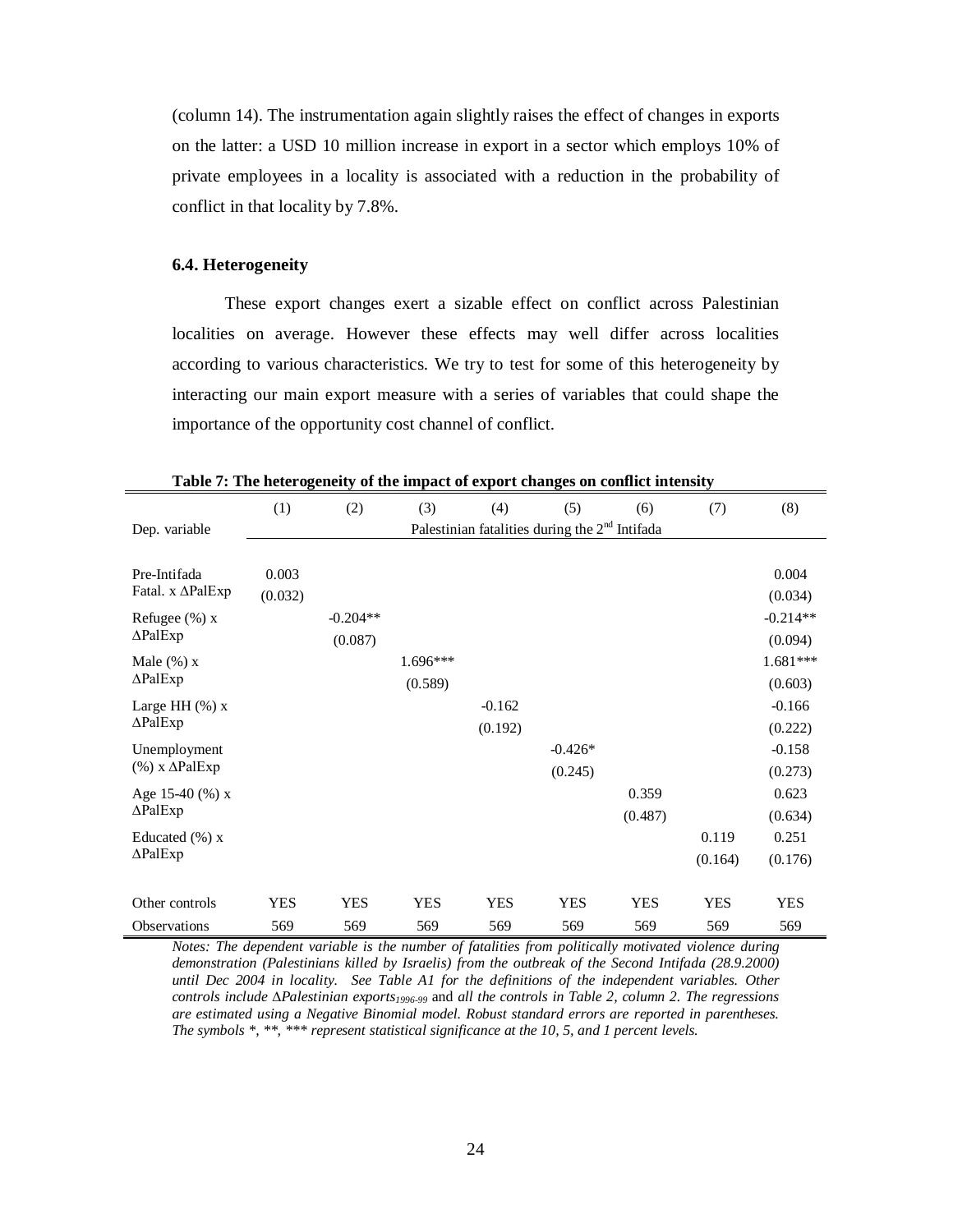The results are presented in Table 7, where we include one interaction term at a time along with all the usual controls (columns 1-7) and then all of them together (column 8). Export shocks appear to affect conflict more in localities with a higher share of refugees and with higher unemployment rate, while they have lower effect in localities with a higher share of males. The first two results point to the importance of grievances in determining the reaction to a trade shock. In particular the refugee status is connected with the displacement by Palestinians as a result of the creation of the state of Israel in 1948, which is often associated with Palestinian grievances vis-à-vis Israel. On the other hand the result for the proportion of males in the population is surprising and may be consistent with the hypothesis that a low share of males may be associated with a large share of males in Israeli jails, thus again with a relatively high level of grievances among the local population.

Perhaps surprisingly, neither past fatalities, nor the level of education or the share of young adult in the population are associated with significantly different effects of changes in export on conflict intensity.

#### **6.5. Discussion**

Overall, the results suggest that changes in Palestinian exports (to Israel and to a more limited extent to the rest of the world) during the pre-Intifada period reduce the intensity (and the probability) of the conflict during the second intifada. The way in which the trade variables are constructed allows us to interpret these results as the outcome of variation in employment opportunities induced by export (and import) changes.

The context of the analysis also enables us to exclude other mechanisms through which export shocks may affect conflict. For example, an increase in exports of certain goods, such as minerals and fuel, may increase conflict by redirecting workers towards using violence to appropriate resources. This channel is unlikely to operate in the Israeli-Palestinian context, as the Palestinian export basket does not include such goods. In addition, an increase in export revenues could fund the fighting of the rebel forces. This channel is also unlikely to operate in the Palestinian context because of the relative inability of the Palestinian authority to tax earnings/trade.

The support for the opportunity cost hypothesis in conflict situations is in line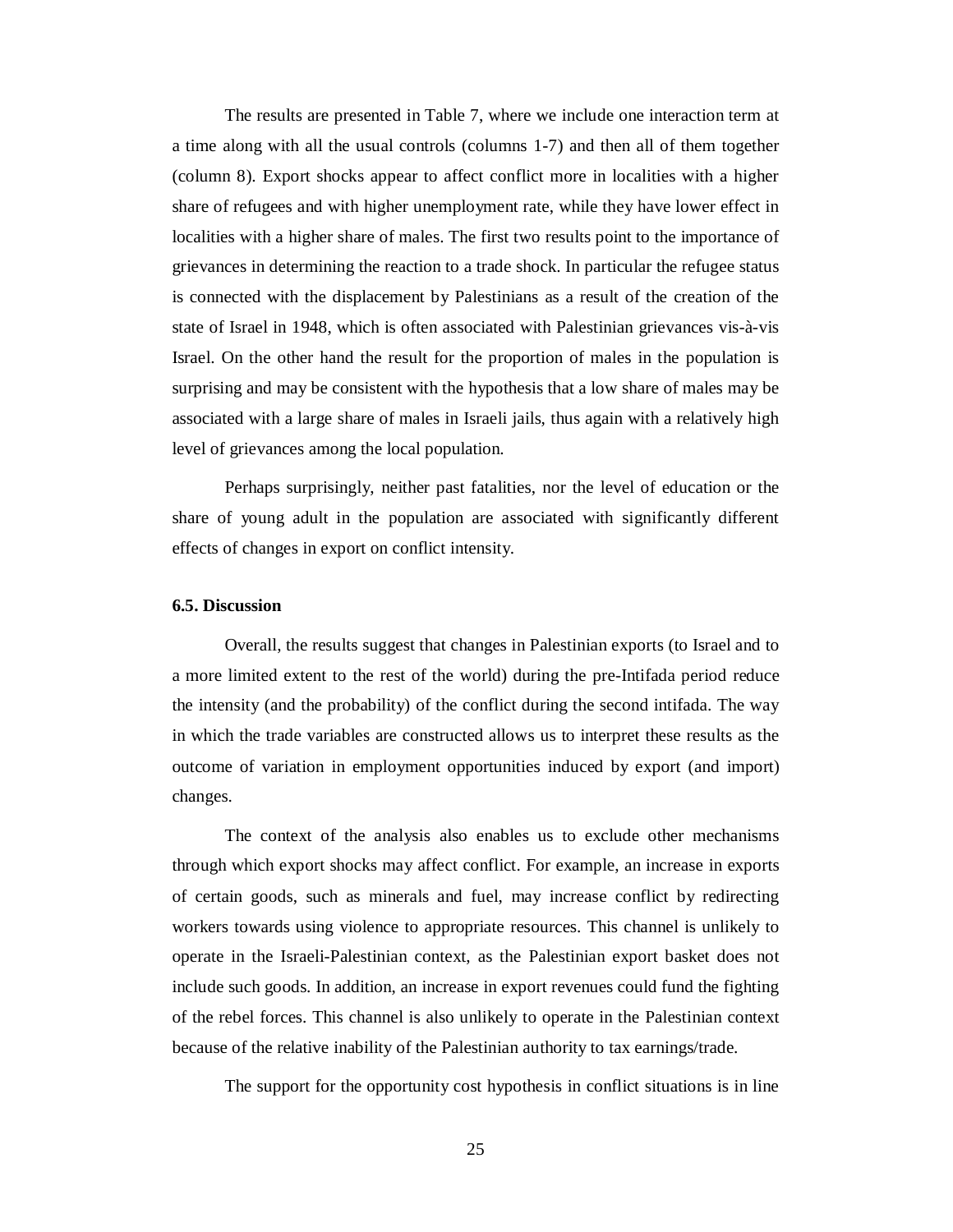with an increasingly large literature on the conflict-reducing impact of positive economic shocks (e.g. Miguel et al., 2004; Bruckner and Ciccone, 2010; Hull and Imai, 2013; Dube and Vargas, 2013). In terms of the specific evidence on the Israeli-Palestinian conflict, the findings are consistent with those of Calì et al. (2014), who find that increases in the private sector wage bill mildly reduced violence during the second Intifada. The finding is also related to Miaari et al. (2014), who show that adverse employment shocks (due to the closure of the Israeli labour market) increased the intensity of conflict during the second Intifada.

#### **7. Conclusions and policy implications**

This paper has exploited unique datasets from the Israeli-Palestinian conflict and a new empirical approach to provide a clean test of the opportunity cost mechanism linking trade shocks and conflict. It has examined the impact of the changes in Palestinian trade – and exports in particular - during the late 1990s on the intensity and probability of subsequent conflict across Palestinian localities. We argue that these trade changes are largely exogenous to local Palestinian conditions, as they are the result of the emergence of competing suppliers, chiefly China, and of the Israeli trade liberalization, which eroded the preferential access of Palestinian goods to their main export market. We also provide evidence in support of this exogeneity of the trade shocks.

Our findings suggest sizable effects of changes in exports on conflict intensity. An increase of USD 10 million in Palestinian exports of a sector employing 10% of the locality's private employment reduces subsequent conflict-related fatalities in that locality by between 2.1 and 2.8 percent. This increase also reduces the probability of the eruption of conflict in the locality by between 5.3 and 5.5 percent.

The results are robust to the inclusion of a wide range of locality-level sociodemographic and economic characteristics and to using different measures of conflict intensity. The effects are mainly driven by exports to Israel, although the evidence suggests that also exports to the rest of the world seem to matter in explaining conflict. On the other hand, neither Palestinian imports nor Israeli imports from the rest of the world appear to affect conflict.

Our findings point to several policy implications. They suggest that dealing with adverse employment shocks in conflict prone environment is a priority to avert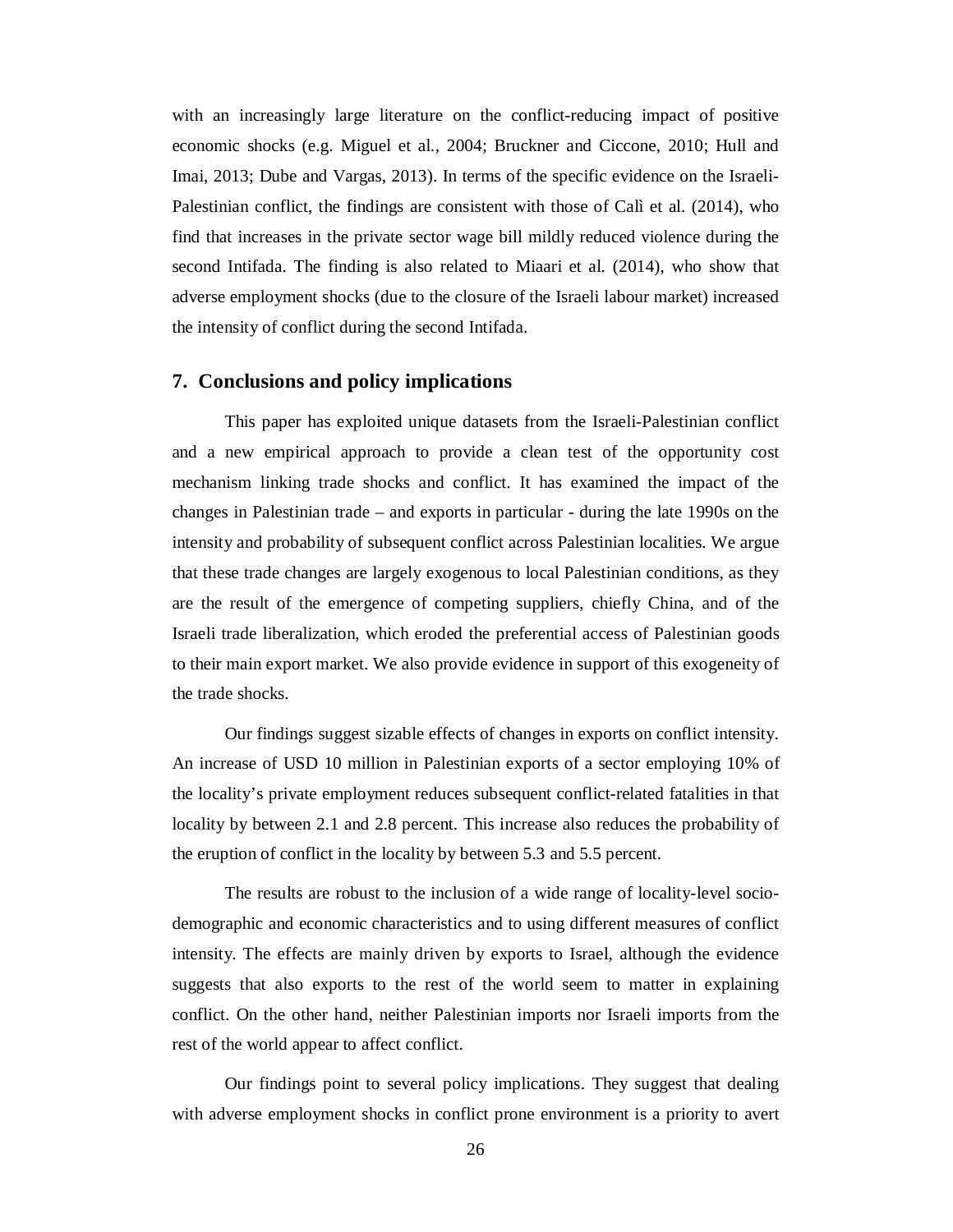conflict and/or reduce its intensity. At the same time the promotion of labor intensive export sectors appear to be a useful strategy in this context. The evidence in the paper suggests that the trade policy of a country's trading partners may offer an effective way of doing so for example by increasing preferential market access.

In the specific Israeli-Palestinian context, the findings support the idea that facilitating Palestinian trade can be an important strategy to reduce the risk of conflict. This entails a better control by Palestinians of their own border, an improved system for tax collection, and renewed trade agreements with Israel on a more equal footing. Improving trade will also require the development of a strong Palestinian private sector. A large amount of evidence suggests that this development cannot be achieved without the removal of the many Israeli measures which restrict the activity of the Palestinian private sector, such as movement and access restrictions, the West Bank wall, the blockade in Gaza, and impediments to access to natural resources (World Bank, 2007; 2013; UNCTAD, 2011; Calì and Miaari, 2013).

In addition, our results point to the crucial importance of Palestinian sales to the Israeli market (rather than to any other market) as a way to reduce the probability of intense conflict. On the one hand, this suggests the importance of facilitating the purchase of Palestinian goods and services by Israelis. That is also in line with the finding by Miaari et al. (2014) on Palestinian workers in Israel. On the other hand, this dependence on Israel implies a high exposure of the Palestinian private sector to shocks to the Israeli market, such as the Israeli trade liberalization of the 1990s. As we have shown, these economic shocks can have important consequences for conflict. Therefore it is crucial to enable Palestinian exporters to diversify in terms of markets. Intensifying trade links with the Arab economies would be a natural starting point. That would require Palestinian sovereignty over its own trade policy, as well as the development of trade facilitation measures linking the PT with its neighboring Arab countries.

Finally, our findings support the hypothesis that economic opportunities affect the dynamics of the Israeli-Palestinian conflict. This is consistent with previous studies showing that improved private employment opportunities in Israel reduce the intensity of the conflict (Miaari et al. 2014). How to guarantee such opportunities and how changes in trade policies might interact with local political institutions operating within the Palestinian-Israeli conflict are fruitful avenues for future research.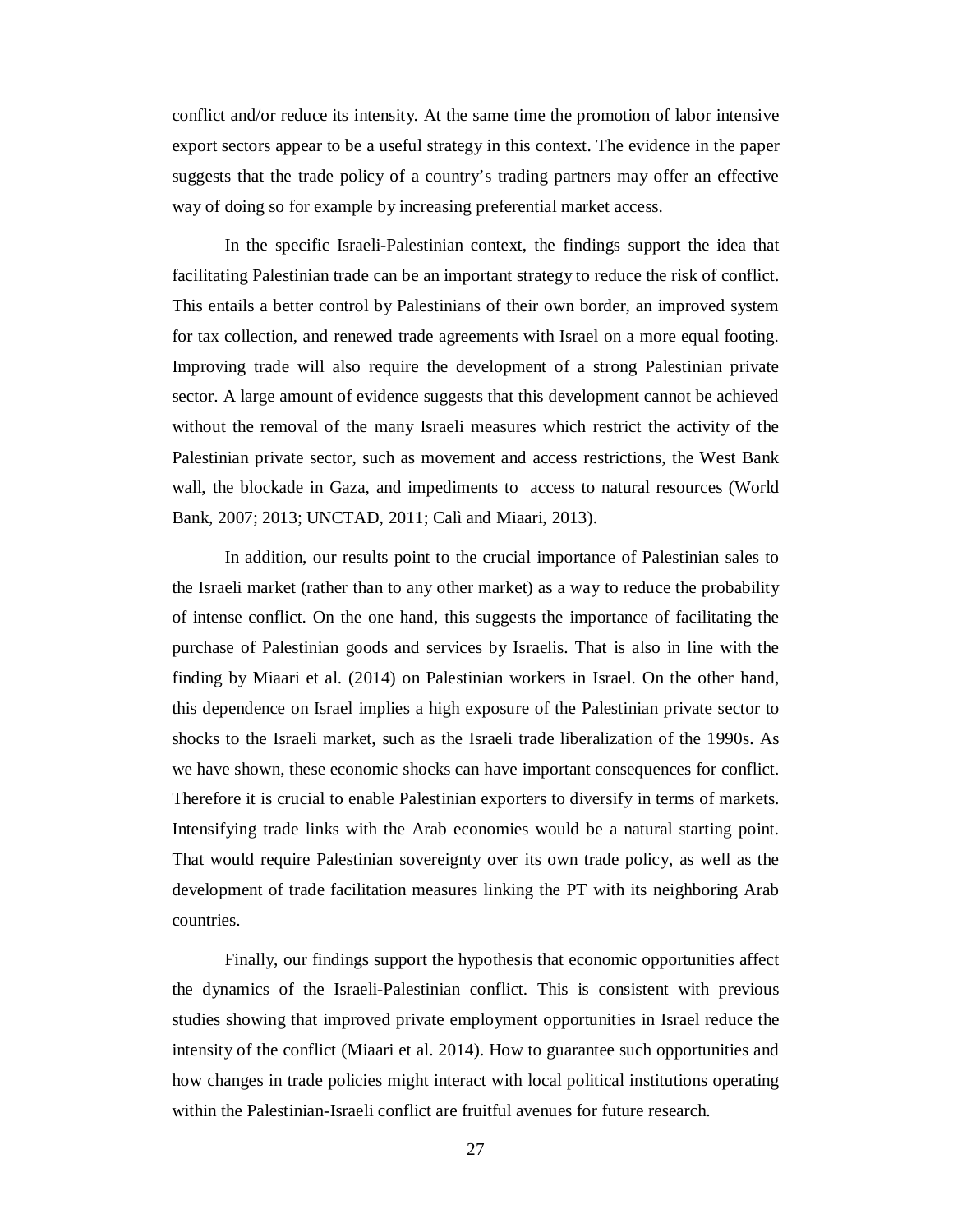# **References**

Angrist, J. and Kugler, (2008). Rural windfall or a new resource curse? Coca, income, and civil conflict in Colombia, *The Review of Economics and Statistics*, 90(2): 191- 215.

Autor, D., Dorn, D. and G. Hanson (2012). The China Syndrome: Local Labor Market Effects of Import Competition in the United States, mimeo.

Bank of Israel (2010). Recent economic developments, Tel Aviv, May–August: 128.

Bazzi, S. and C. Blattman (2013). Economic Shocks and Conflict: The (Absence of?) Evidence from Commodity Prices, mimeo.

Becker, G. (1968). Crime and Punishment: An Economic Approach, *Journal of Political Economy,* 76: 169–217.

Berman, E. and D.D. Laitin (2008). Religion, terrorism and public goods: Testing the club model, *Journal of Public Economics*, 92: 1942–1967.

Berman, E., J.N. Shapiro, and J.H. Felter (2012). Can Hearts and Minds Be Bought? The Economics of Counterinsurgency in Iraq. *Journal of Political Economy*, forthcoming.

Berman, N. and M. Couttenier (2012). External shocks, internal shots: the geography of civil conflicts,Graduate Institute of International and Development Studies Working Paper No: 13/2012

Berrebi, C. (2007). Evidence About the Link Between Education, Poverty and Terrorism Among Palestinians. *Peace Economics, Peace Science and Public Policy,* 13(1): Article 2.

Besley, T. J. and T. Persson (2008). Wars and State Capacity, *Journal of the European Economic Association,* 6: 522-530.

Bhavnani, R.R. and S. Jha (2011). Trade Shocks, Mass Mobilization and Decolonization: Evidence from India's Independence Struggle, mimeo.

Bruckner, M. and A. Ciccone (2010). International commodity prices, growth and the outbreak of civil war in sub-Saharan Africa, *The Economic Journal*, 120 (May), 519– 534.

Buhaug, H., and J. K. Rod (2006). Local Determinants of African Civil Wars, 1970– 2001, *Political Geography* 25:315–335.

Calì, M. (2014). Trade boom and wage inequality: Evidence from Ugandan districts, *Journal of Economic Geography*, forthcoming.

Calì, M. and S. Miaari (2013). The labor market impact of mobility restrictions: Evidence from the West Bank, World Bank Policy Research Working Paper 6457.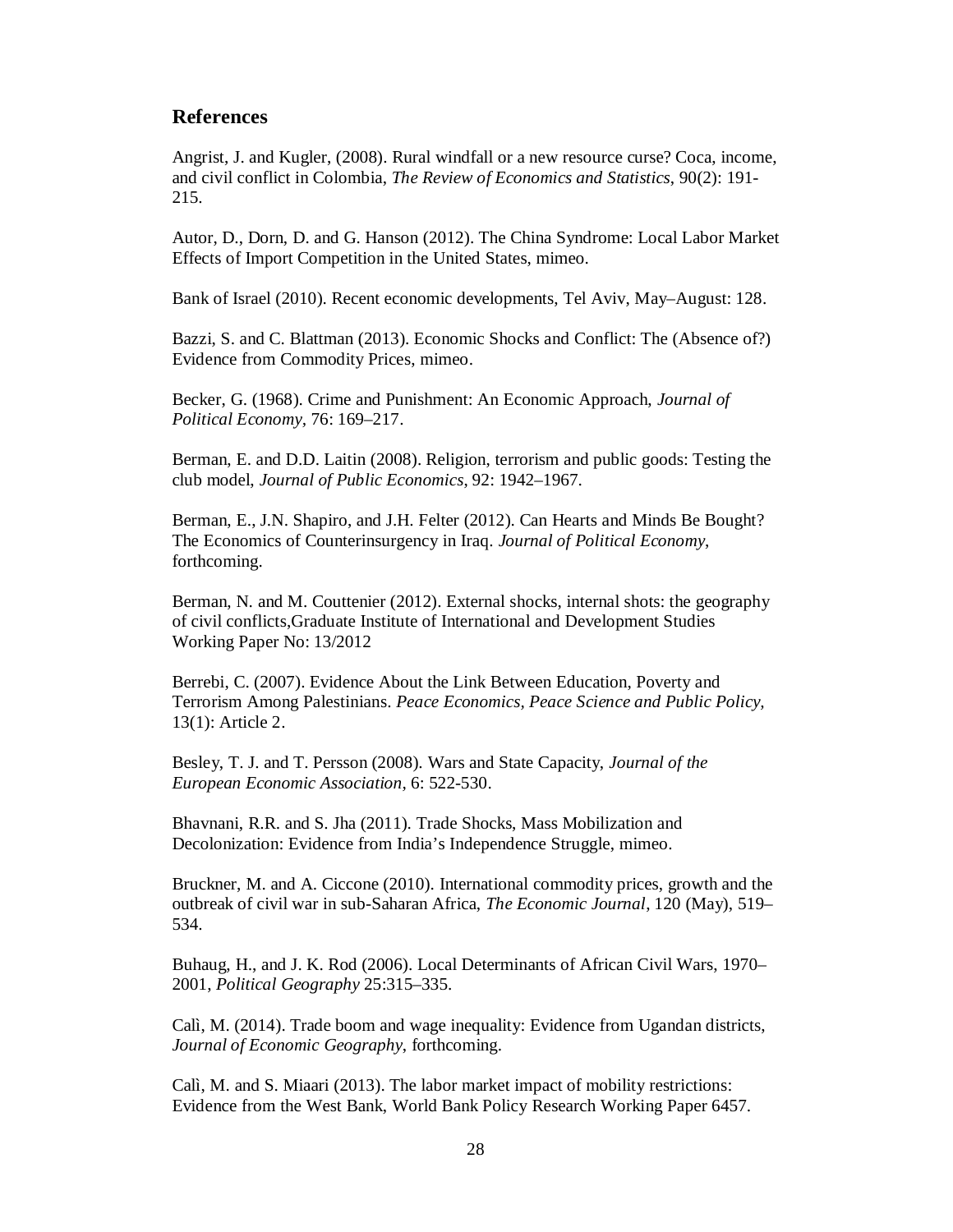Calì, M., Miaari, S. and B. Fallah (2014). Employment and conflict in Palestine, paper prepared for DFID.

Cameron, C. and P.K. Trivedi (2013). *Regression Analysis of Count Data*, Cambridge: Cambridge University Press.

Chiquiar, Daniel. 2008. "Globalization, Regional Wage Differentials, and the Stolper-Samuelson Theorem: Evidence from Mexico." *Journal of International Economics*, 74(1), 70-93.

Collier, P. and A. Hoffler (2004). Greed and grievance in civil war, *Oxford Economic Papers*, 56 (4): 563-96.

Dube, O. and J. Vargas (2013). Commodity price shocks and civil conflict: evidence from Colombia, *Review of Economic Studies*.

Hull, P. and M. Imai (2013). Economic shocks and civil conflict: Evidence from foreign interest rate movements, *Journal of Development Economics*, 103: 77-89.

Dube, O. and J. Vargas (2013). "Commodity Price Shocks and Civil Conflict: Evidence from Colombia." *The Review of Economic Studies.*

Long, J.S. and Freese, J. (2006), *Regression Models for Categorical Dependent Variables Using STATA*, Texas: STATA Corporation.

Maystadt, J-F., De Luca, G. P.G. Sekeris, J. Ulimwengu and R. Folledo (2014), Mineral Resources and Conflicts in the Democratic Republic of the Congo, *Oxford Economic Papers*.

Miaari, S., A. Zussman, and N. Zussman (2014). Employment Restrictions and Political Violence in the Israeli-Palestinian Conflict, *Journal of Economic Behavior and Organization*.

Miguel, E., S. Satyanath and E. Sergenti (2004). Economic Shocks and Civil Conflict: An Instrumental Variables Approach, *Journal of Political Economy,* 112(4): 725-753.

Saleh, B.A. (2009). An Econometric Analysis of Palestinian Attacks: An Examination of Deprivation Theory and Choice of Attacks, *European Journal of Social Sciences*, 7(4), 17-29.

Sayre, E.A. (2009). Labor Market Conditions, Political Events, and Palestinian Suicide Bombings, *Peace Economics, Peace Science and Public Policy*, 15(1), pp. 1- 26.

Topalova, P. (2010). Factor Immobility and Regional Impacts of Trade Liberalization: Evidence on Poverty from India. American Economic Journal: Applied Economics, 2, 1-41.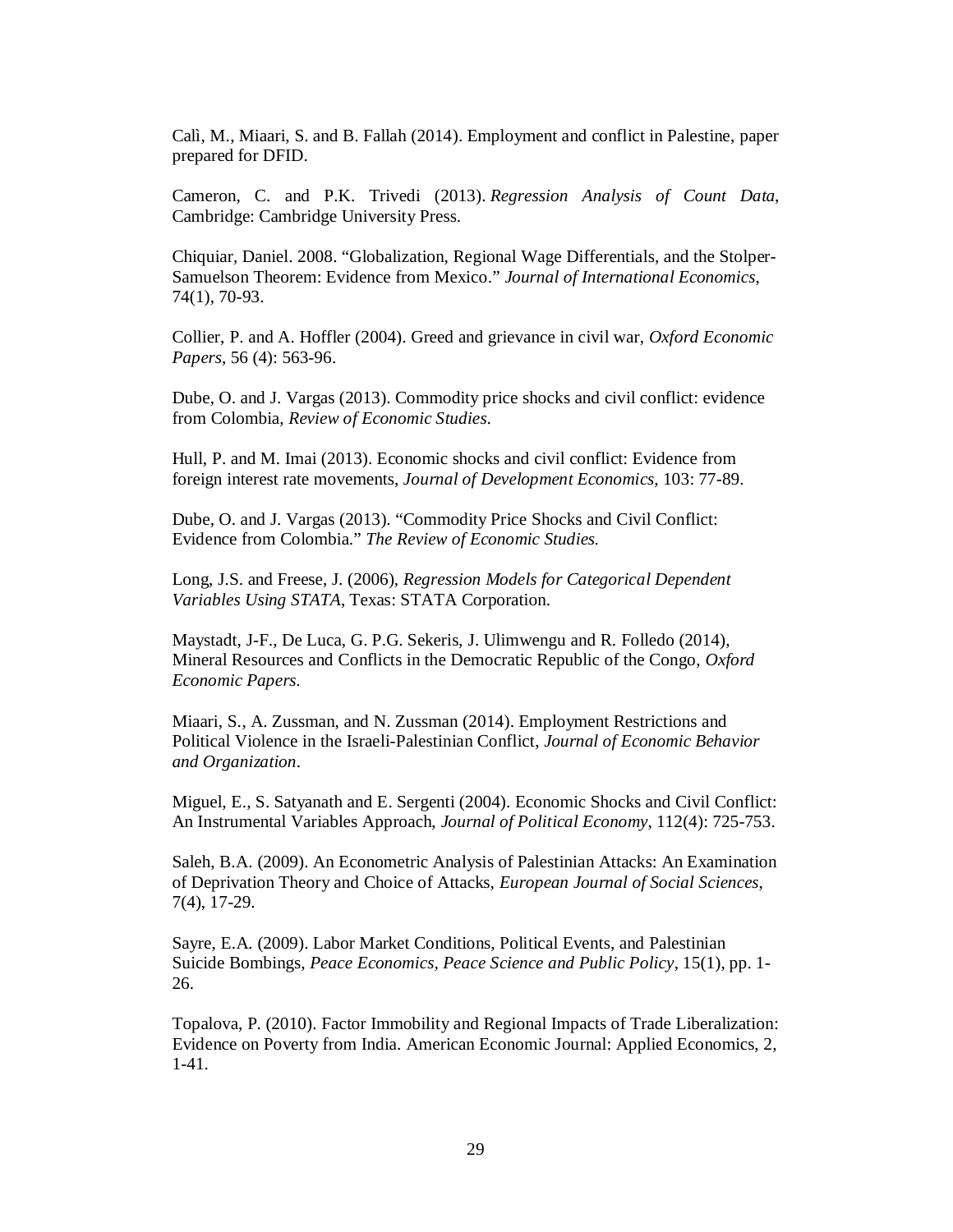UNCTAD (2011). Developments in the economy of the occupied Palestinian territory, Geneva: UNCTAD Secretariat.

World Bank (2007). Movement and access restrictions in the West Bank: Uncertainty and inefficiency in the Palestinian economy, The World Bank.

World Bank (2010). Doing Business Indicators, Trading Across Borders, online data, available at http://www.doingbusiness.org/data/exploretopics/trading-across-borders

World Bank (2013). *Area C and the future of the Palestinian economy*, Washington DC: The World Bank.

Xinhua (2014). Palestinian militancy stems from economic hardship: Israeli security chief, February  $2^{nd}$ .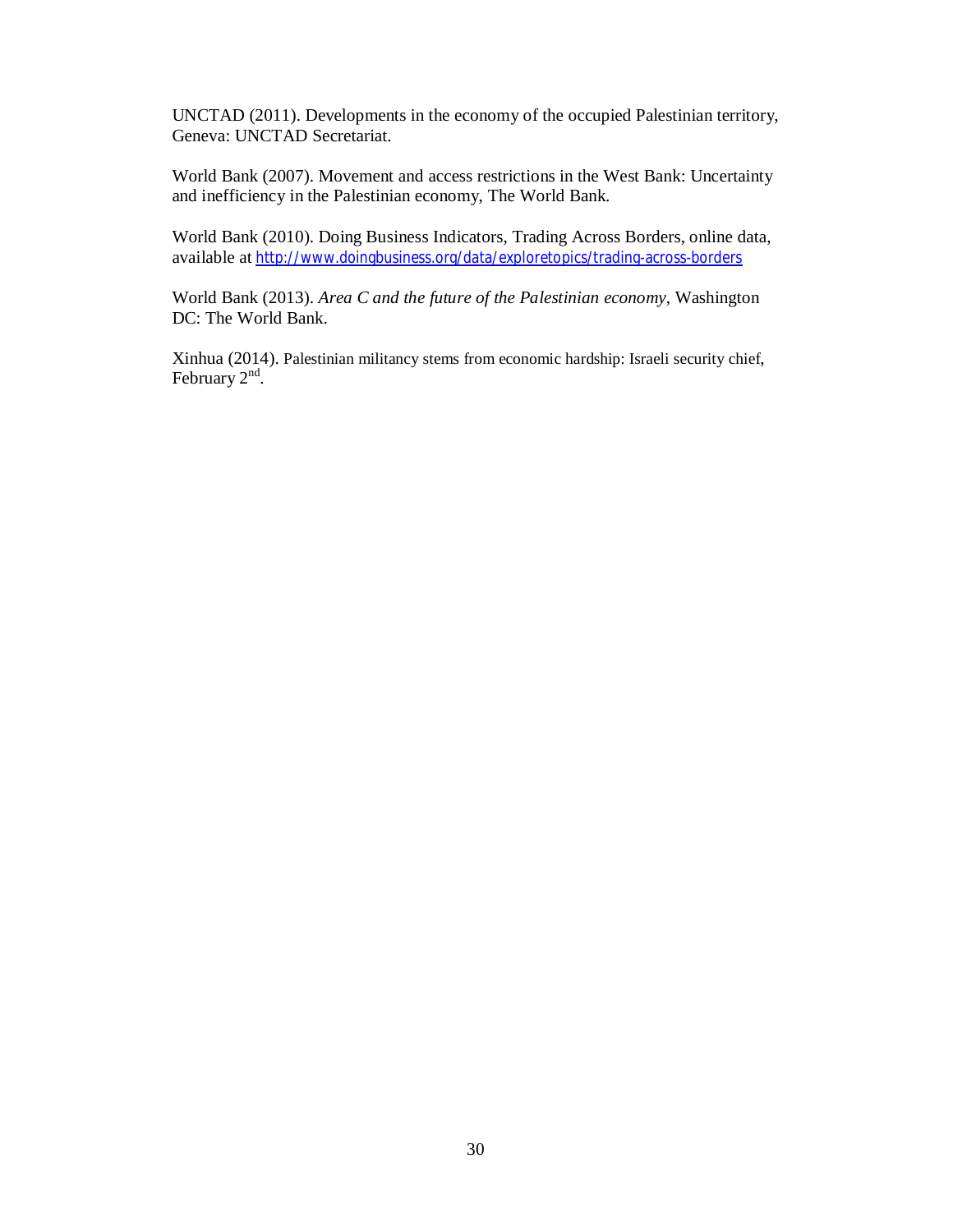# **Annex: Additional Figures and Tables**





*Note: Sectors are recorded at the 5-digit SITC level Source: PCBS and COMTRADE*



**Figure A2: Israeli imports: China vs. Palestinian territory, 1995-2000 (USD mln)** 

*Source: COMTRADE and PCBS*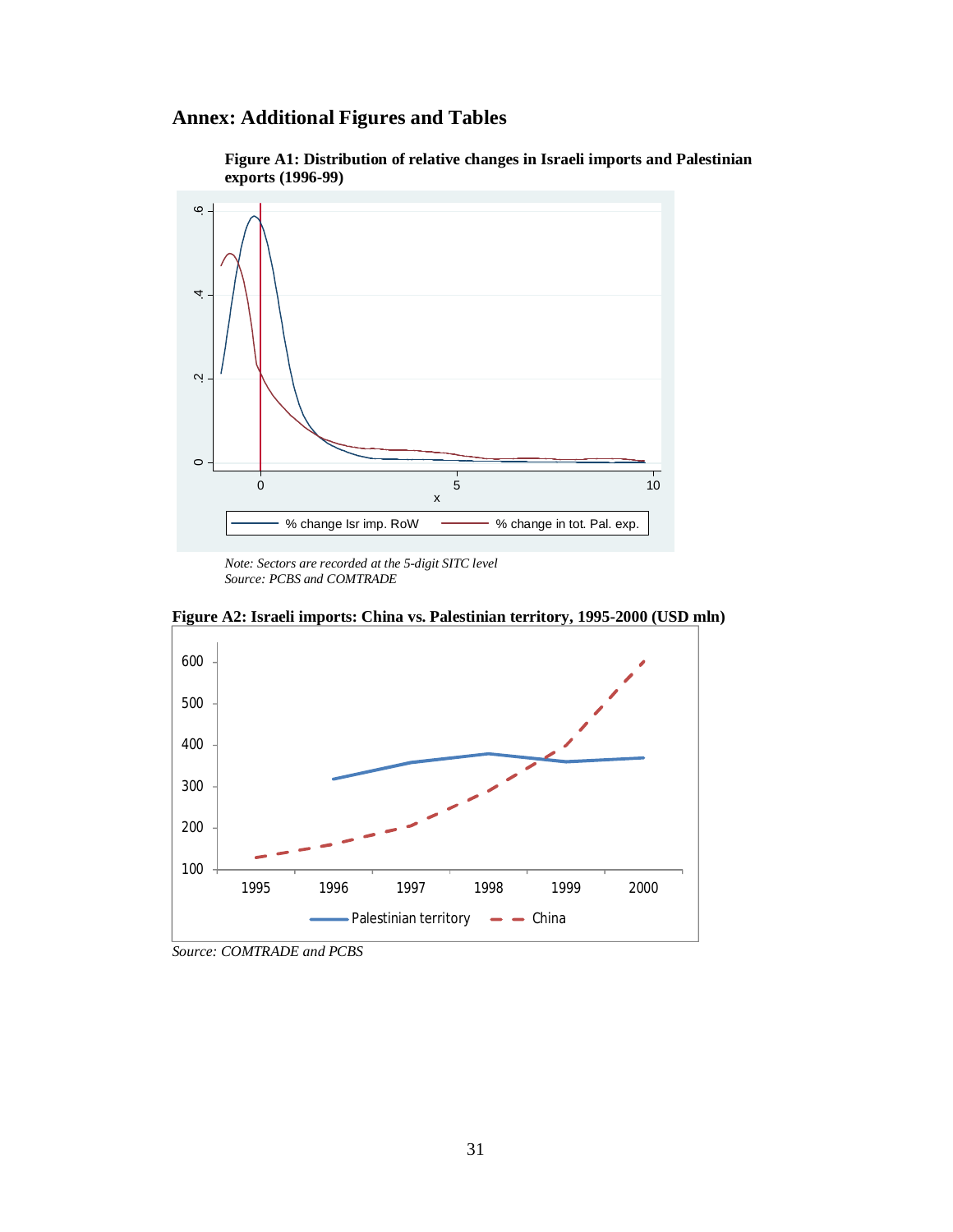

Figure A3: Changes in Israeli MFN tariffs (5-digit SITC Rev. 3), 1993-2004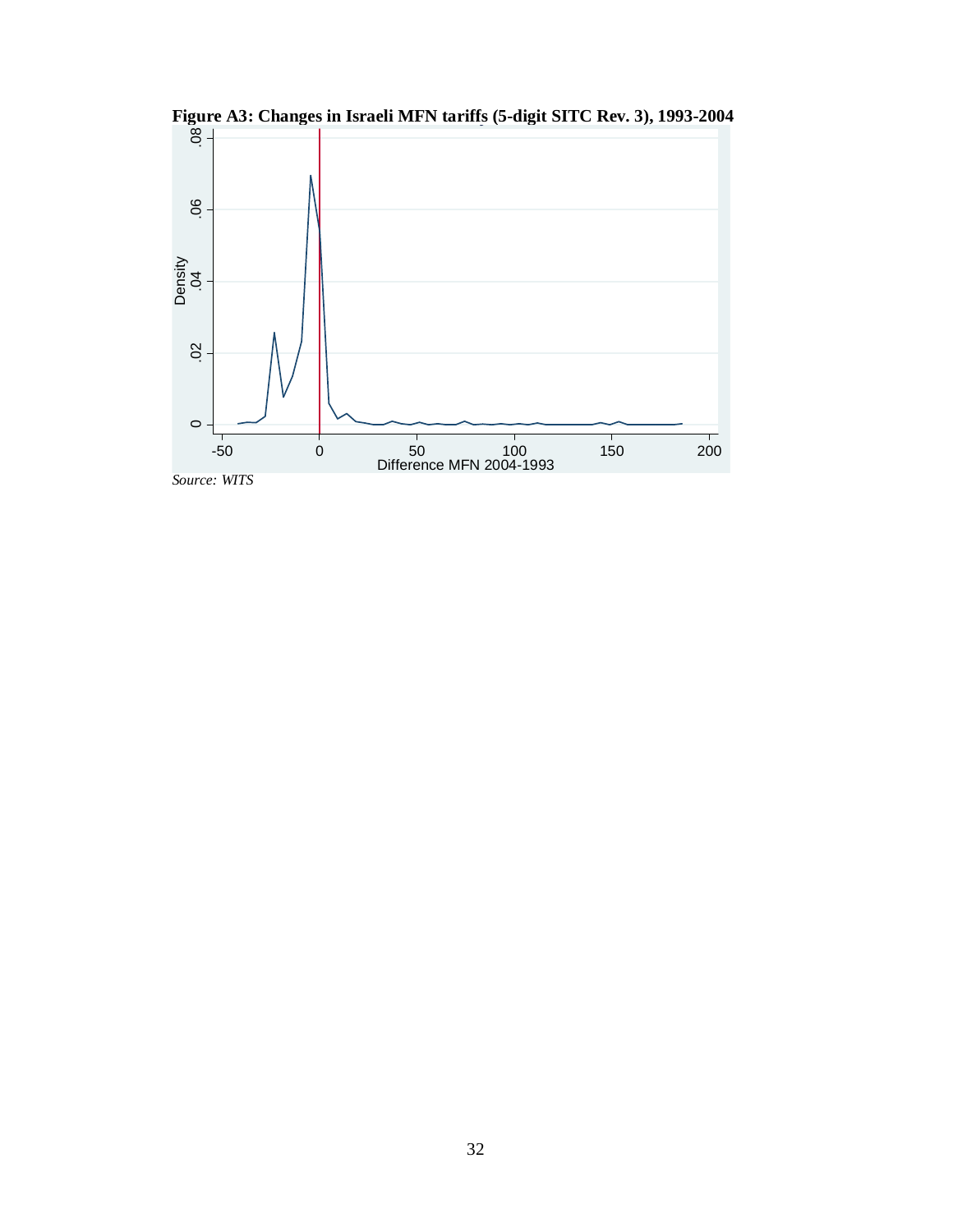**Table A1: Variables' description**

| Variable                                                                                               | <b>Description</b>                                                                                                                                                                                                                                                                                                                                                                                                                                                                                |  |  |  |  |
|--------------------------------------------------------------------------------------------------------|---------------------------------------------------------------------------------------------------------------------------------------------------------------------------------------------------------------------------------------------------------------------------------------------------------------------------------------------------------------------------------------------------------------------------------------------------------------------------------------------------|--|--|--|--|
| <b>Palestinian Fatalities</b>                                                                          | Average number of fatalities from politically-motivated violence (Palestinians killed<br>by Israel) from the outbreak of the Second Intifada (28.9.2000) until December 2004<br>in locality. For Palestinian fatalities, the locality is the locality where the fatal<br>wounding occurred. There are a handful of cases in which the fatal wounding occurred<br>inside Israel. In those cases, we considered the locality of residence of the attacker, or<br>the closest geographical locality. |  |  |  |  |
| Localities with at least one fatality                                                                  | Dummy variable which takes 1 if the locality has more than zero fatalities and 0 if it<br>has 0 fatalities.                                                                                                                                                                                                                                                                                                                                                                                       |  |  |  |  |
| Localities with number of fatalities greater<br>than the median                                        | Dummy variable which take 1 if the locality is above the median of share of fatalities<br>out of population and 0 if below.                                                                                                                                                                                                                                                                                                                                                                       |  |  |  |  |
| Change in the Palestinian exports to Israel<br>between the years 1999 and 1996                         | Sum of the change in the Palestinian exports to Israel in each sector between the<br>years 1999 and 1996, weighted by the 1997 employment share in that sector in each<br>locality from the total employees in the same locality.                                                                                                                                                                                                                                                                 |  |  |  |  |
| Change in the Israeli import from the rest of<br>the World between the years 1999 and 1996             | Sum of the change in the Israeli import from the rest of the world (except Palestine) in<br>each sector between the years 1999 and 1996, weighted by the 1997 employment<br>share in that sector in each locality from the total employees in the same locality.                                                                                                                                                                                                                                  |  |  |  |  |
| Change in the total Palestinian exports<br>between the years 1999 and 1996                             | Sum of the change in the total Palestinian export in each sector between the years<br>1999 and 1996, weighted by the 1997 employment share in that sector in each locality<br>from the total employees in the same locality.                                                                                                                                                                                                                                                                      |  |  |  |  |
|                                                                                                        | population in the same locality.                                                                                                                                                                                                                                                                                                                                                                                                                                                                  |  |  |  |  |
| Change in the total Palestinian Imports<br>between the years 1999 and 1996                             | Sum of the change in the total Palestinian imports in each sector between the years<br>1999 and 1996, weighted by the 1997 employment share in that sector in each locality<br>from the total employees in the same locality.                                                                                                                                                                                                                                                                     |  |  |  |  |
|                                                                                                        | population in the same locality.                                                                                                                                                                                                                                                                                                                                                                                                                                                                  |  |  |  |  |
| Change in the total Palestinian exports to the<br>rest of the World between the years 1999 and<br>1996 | Sum of the change in the total Palestinian exports from the rest of the world (except<br>Israel) in each sector between the years 1999 and 1996, weighted by the 1997<br>employment share in that sector in each locality from the total employees in the same<br>locality.                                                                                                                                                                                                                       |  |  |  |  |
| Share of employment in Israel in 1999                                                                  | Share of Palestinian workers employed in Israel out of total working age in 1999 in<br>locality.                                                                                                                                                                                                                                                                                                                                                                                                  |  |  |  |  |
|                                                                                                        | Average wage of employees in Israel in 1999 Average daily wage of employees in Israel in 1999 in locality.                                                                                                                                                                                                                                                                                                                                                                                        |  |  |  |  |
| Share of public sector employment in 1999                                                              | Share of public sector employees out of total working age in 1999 in Locality.                                                                                                                                                                                                                                                                                                                                                                                                                    |  |  |  |  |
| Average wage of public sector employees<br>in 1999                                                     | Average daily wage of public sector employees in 1999 in locality.                                                                                                                                                                                                                                                                                                                                                                                                                                |  |  |  |  |
| Share of private sector employment in 1999                                                             | Share of private sector employees out of total working age in 1999 in Locality.                                                                                                                                                                                                                                                                                                                                                                                                                   |  |  |  |  |
| Average wage of private sector employees<br>in 1999                                                    | Average daily wage of private sector employees in 1999 in locality.                                                                                                                                                                                                                                                                                                                                                                                                                               |  |  |  |  |
| Fatalities between January 1995 and August<br>2000                                                     | Average number of fatalities from politically motivated violence (Palestinians killed<br>by Israelis) from 1995 until the outbreak of the Second Intifada (28.9.2000) in<br>locality.                                                                                                                                                                                                                                                                                                             |  |  |  |  |